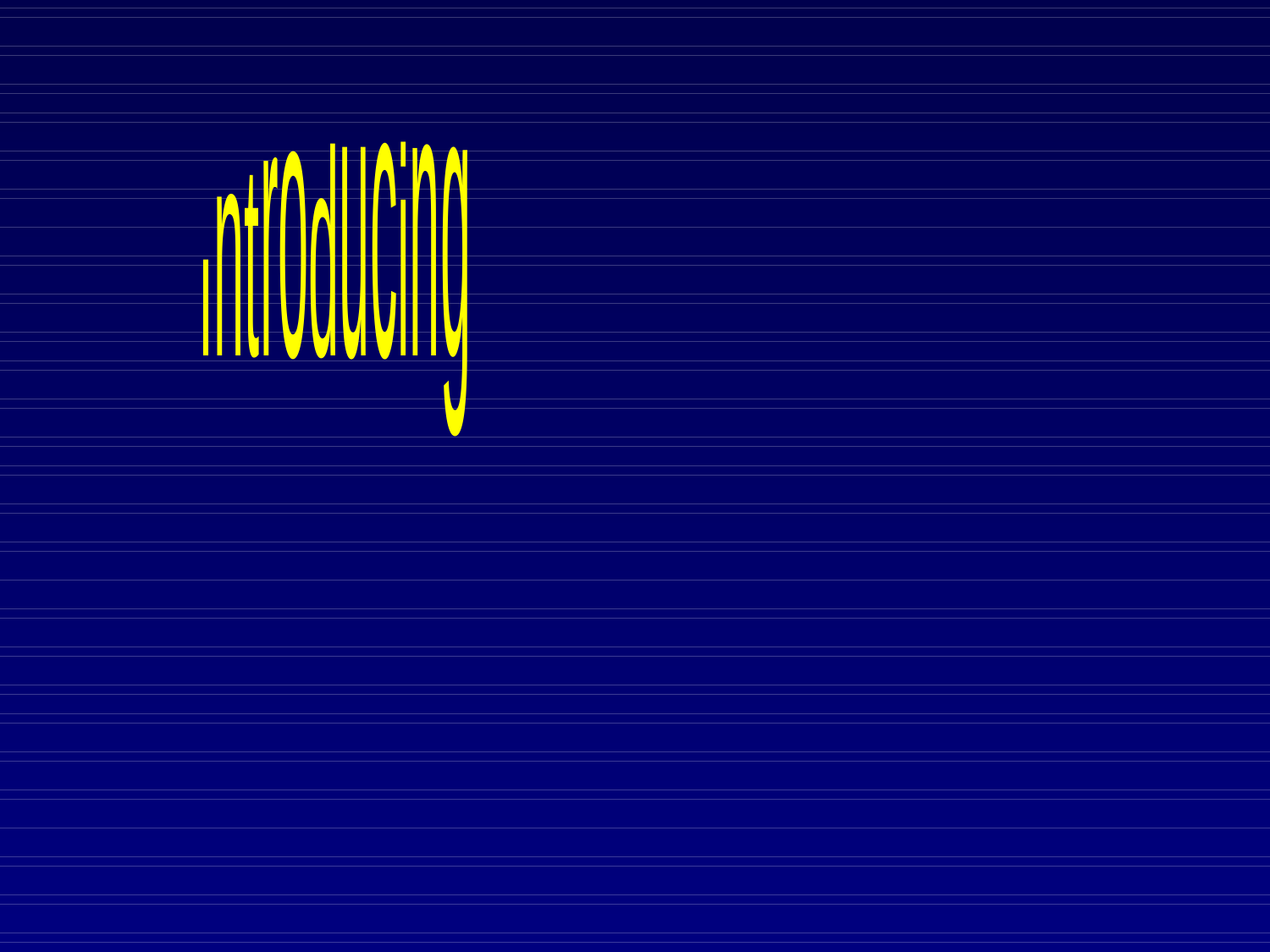

# Slide Show Macros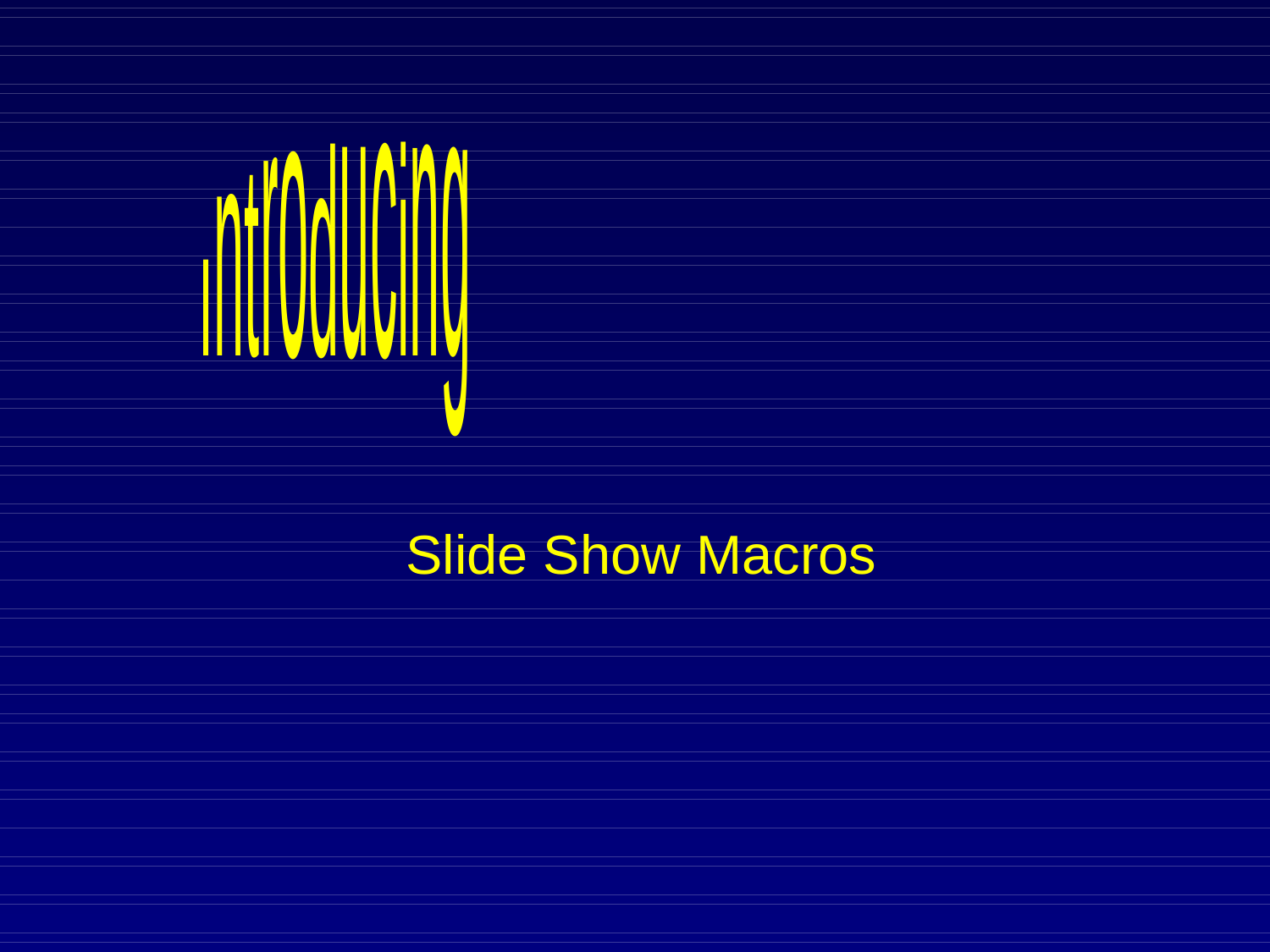<span id="page-2-0"></span>

# Slide Show Macros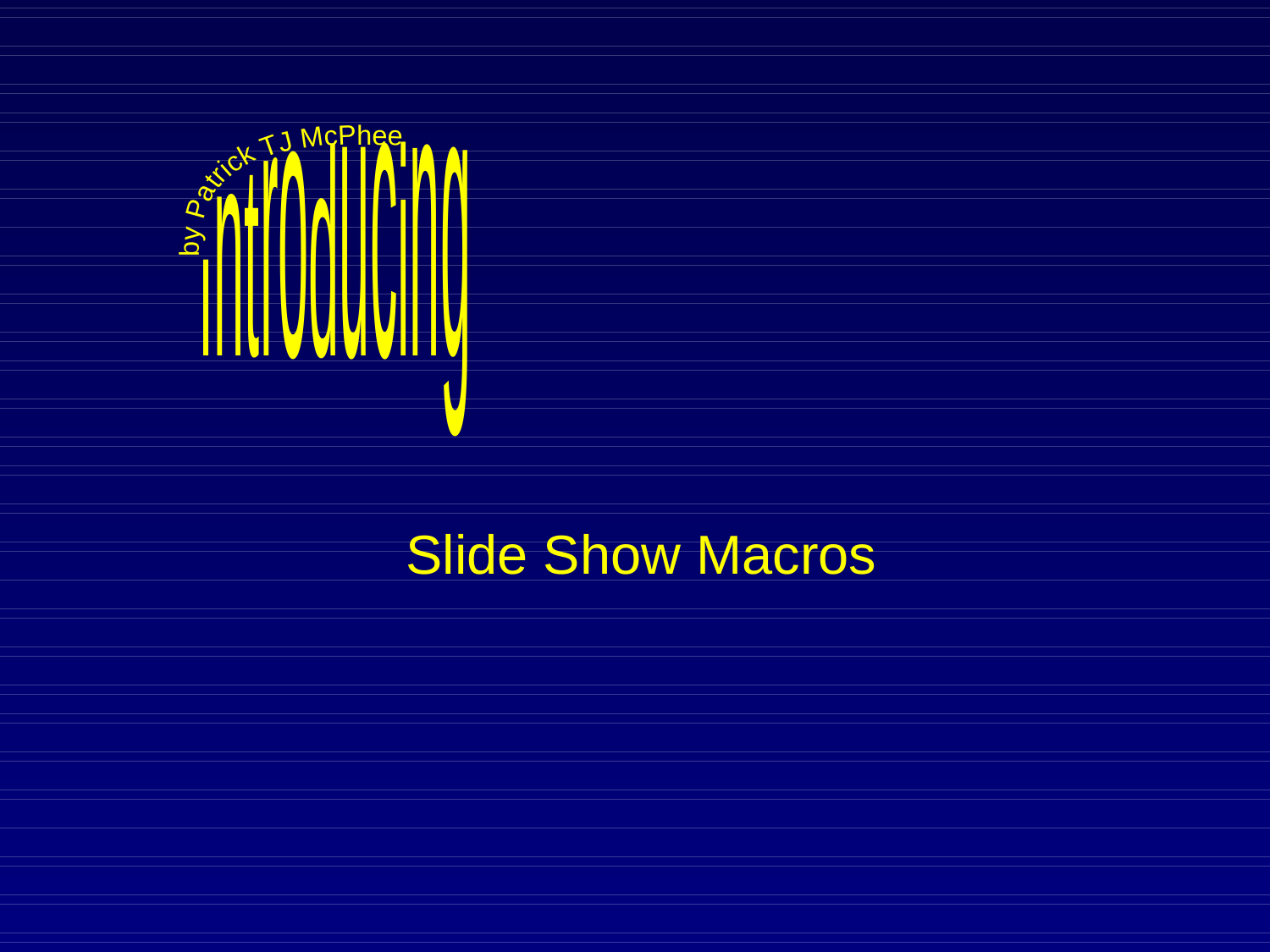➢ Primarily an intellectual exercise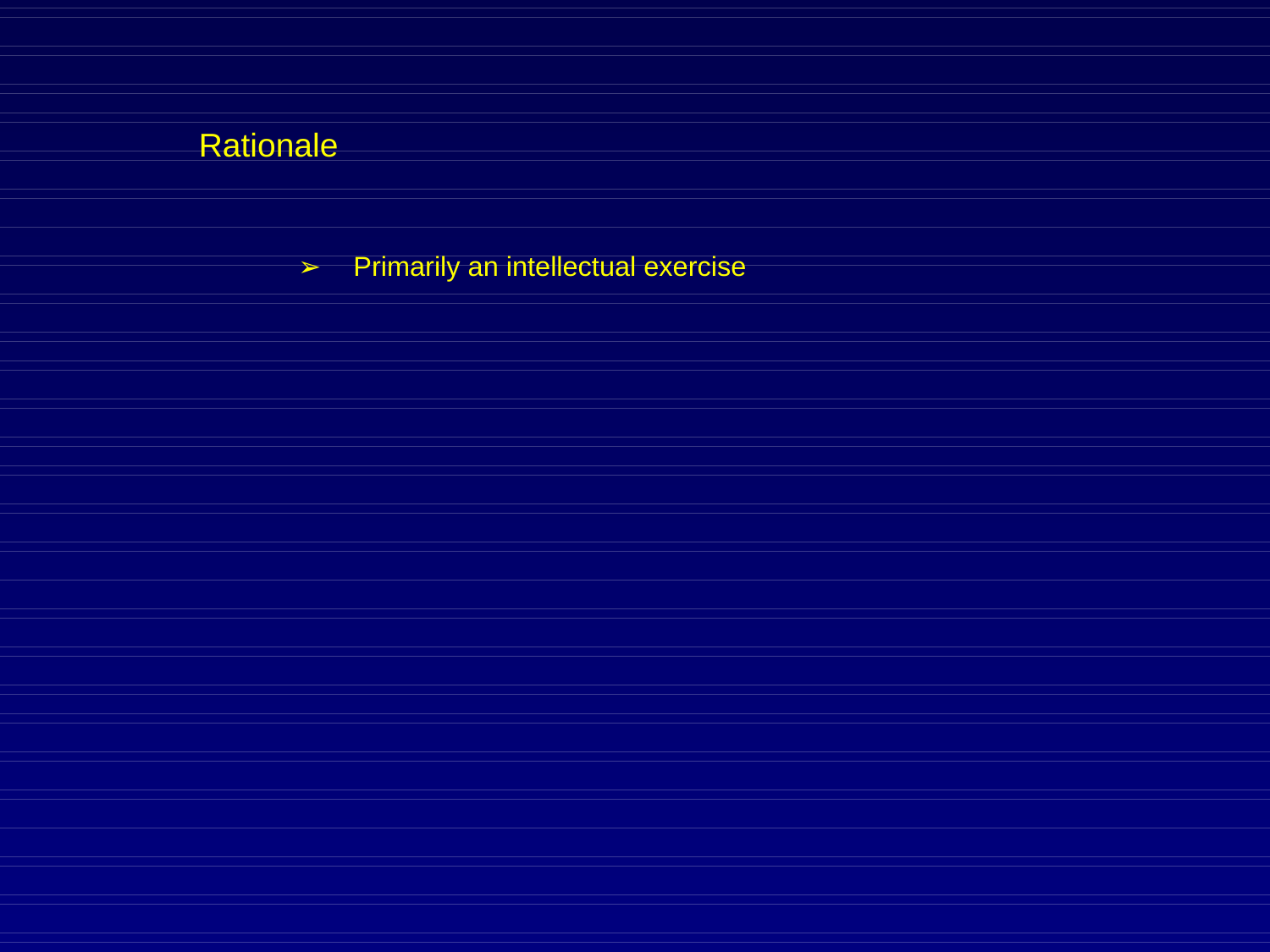- ➢ Primarily an intellectual exercise
- ➢ But may be useful for graphics-intensive presentations which don't use much text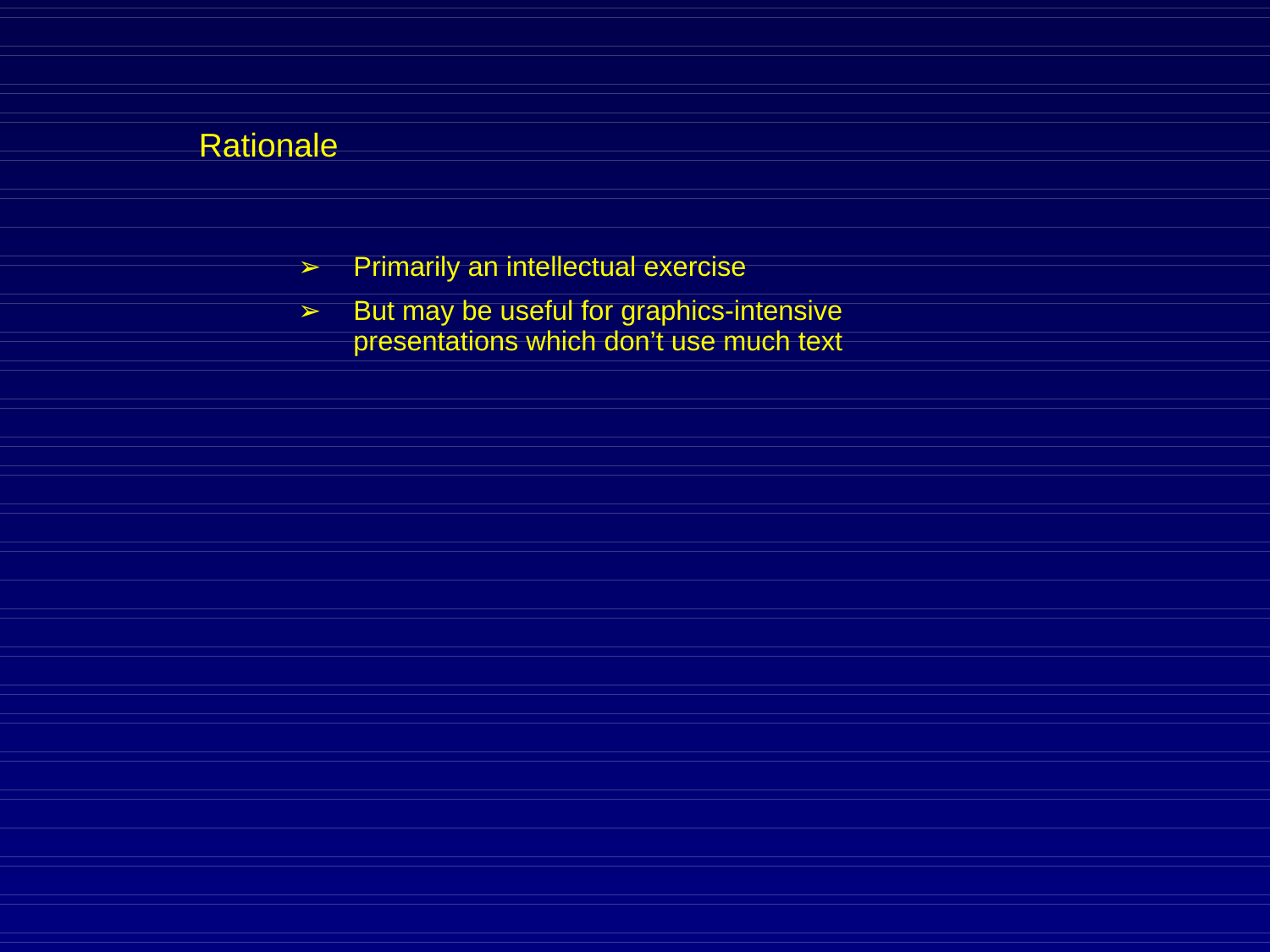- ➢ Primarily an intellectual exercise
- ➢ But may be useful for graphics-intensive presentations which don't use much text
- $\geq$  Slideshow provides support for this irritating style of bullet presentation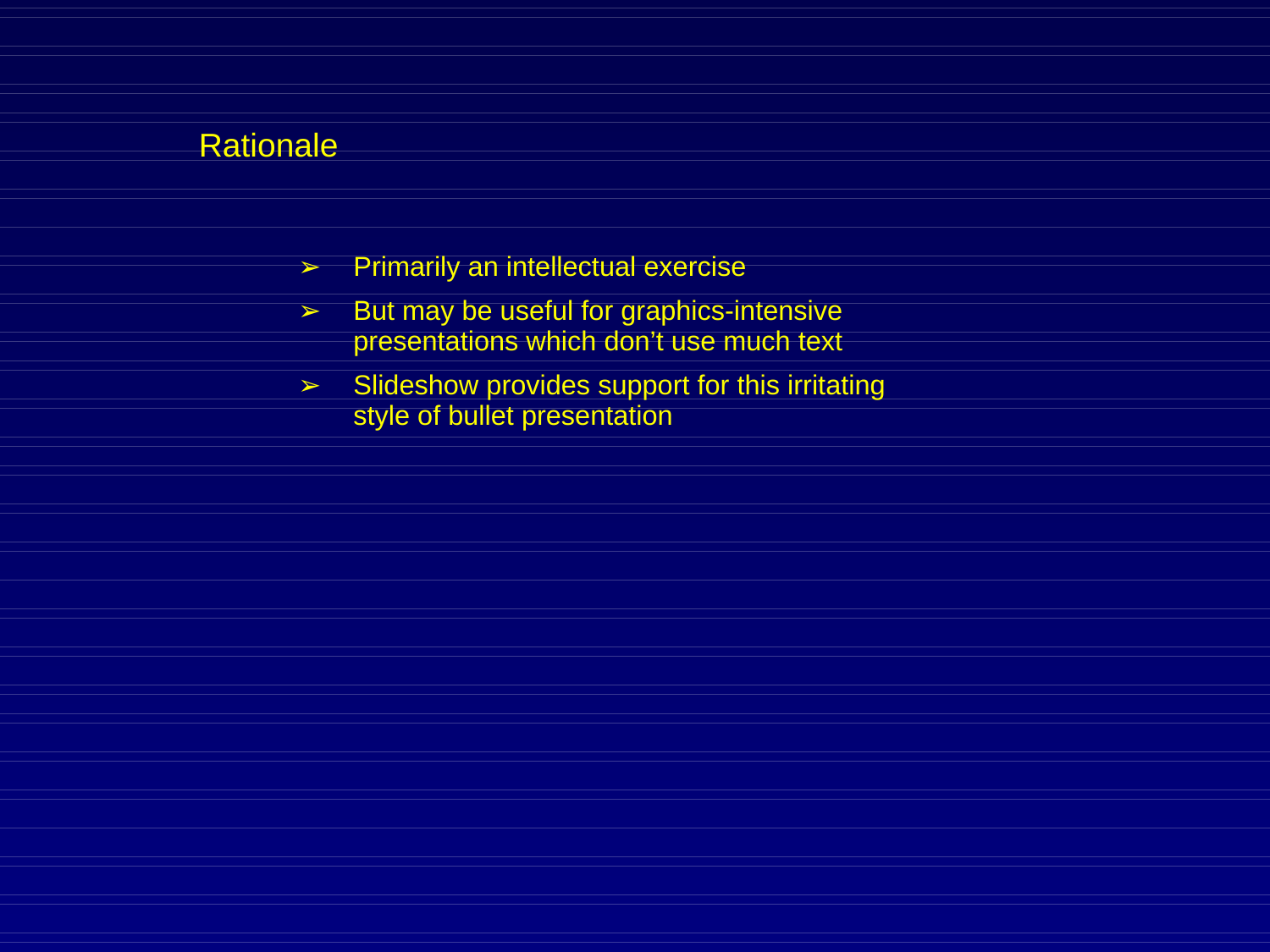- ➢ Primarily an intellectual exercise
- $\geq$  But may be useful for graphics-intensive presentations which don't use much text
- ➢ Slideshow provides support for this irritating style of bullet presentation
- $\geq$  And writes out some pdfmarks, which you would otherwise have to look up yourself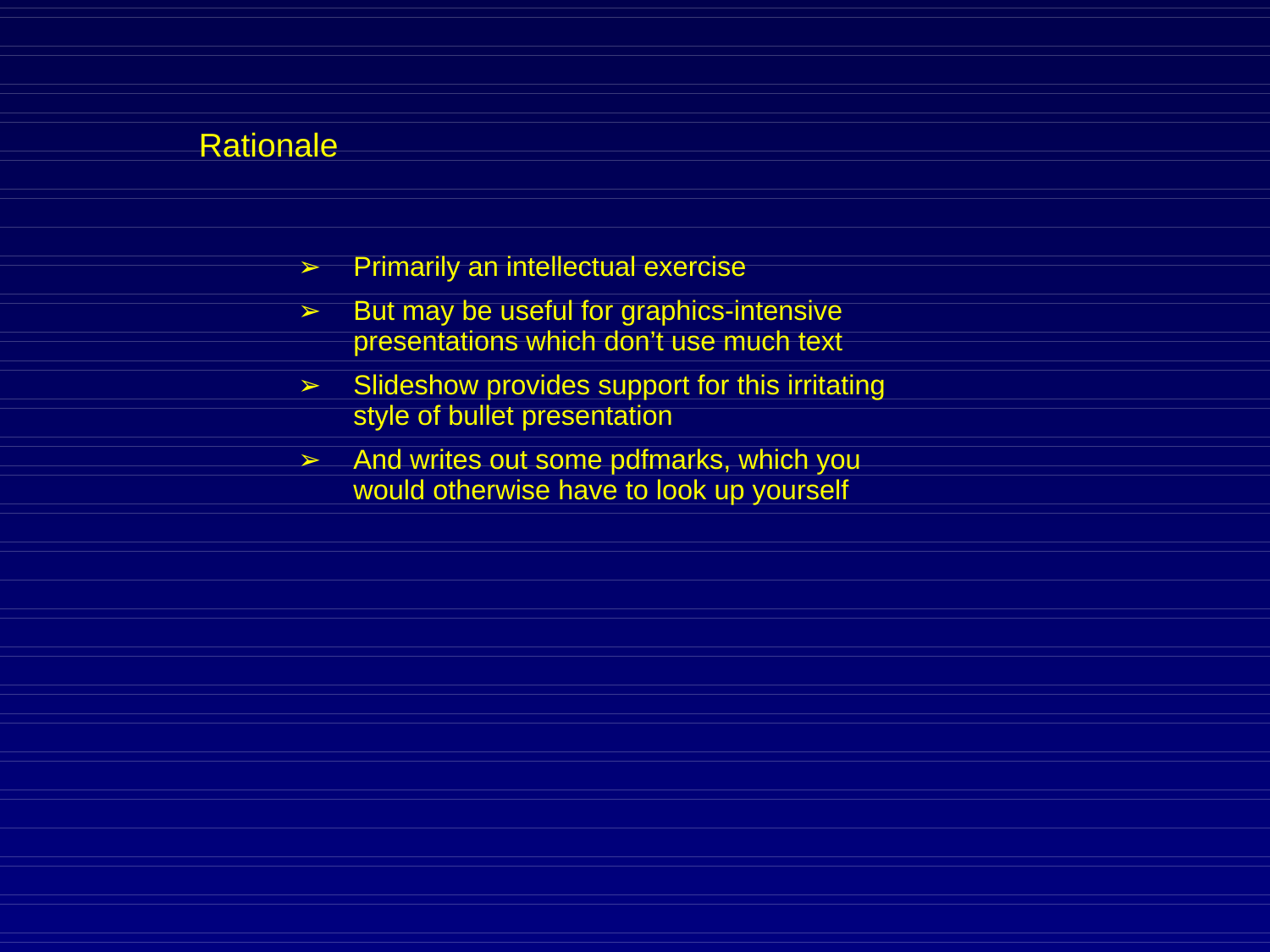- ➢ Primarily an intellectual exercise
- $\geq$  But may be useful for graphics-intensive presentations which don't use much text
- $\geq$  Slideshow provides support for this irritating style of bullet presentation
- $\triangleright$  And writes out some pdfmarks, which you would otherwise have to look up yourself

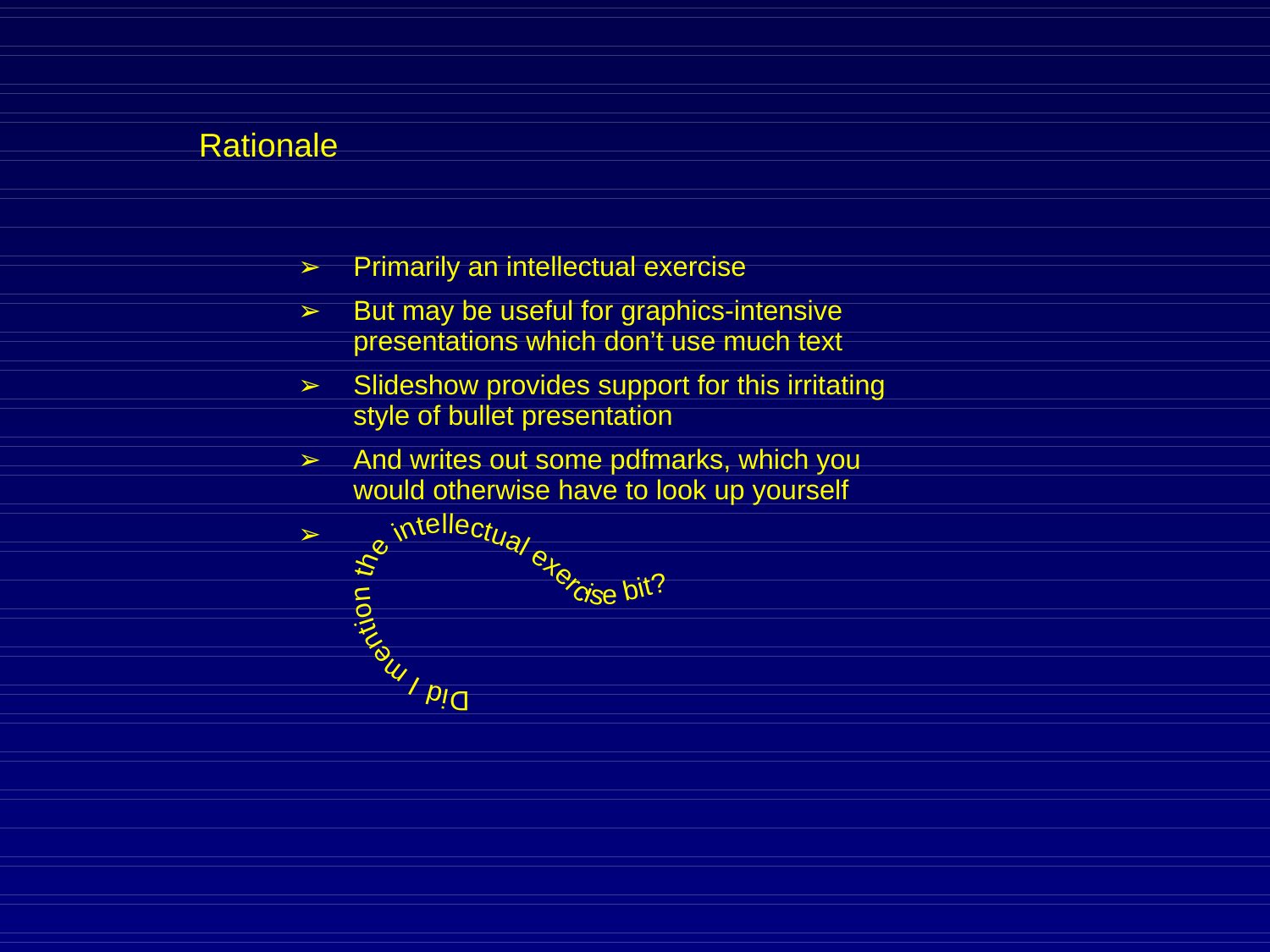➢ A presentation might have several components: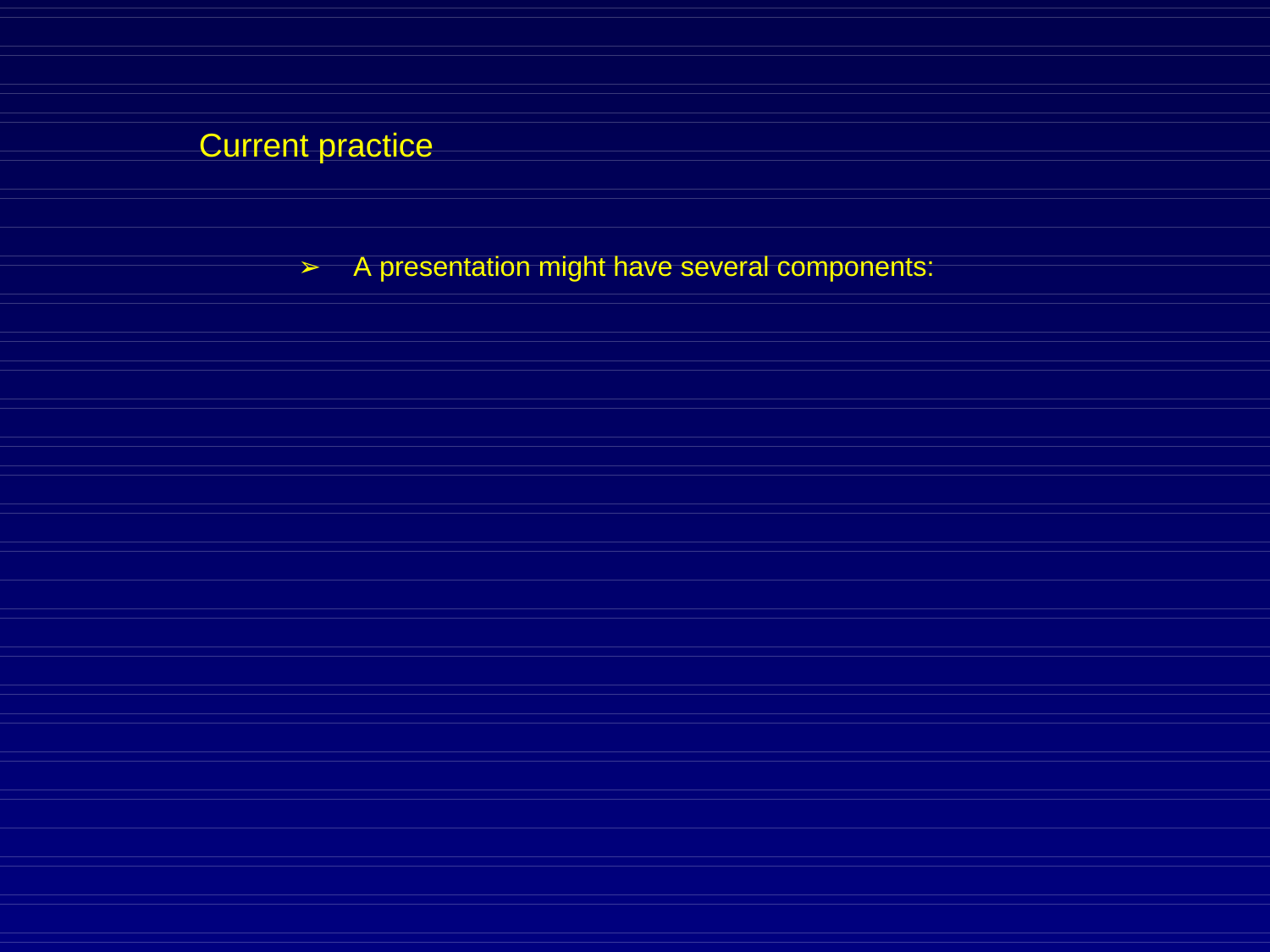➢ A presentation might have several components:

 $\triangleright$  text prepared with laTeX

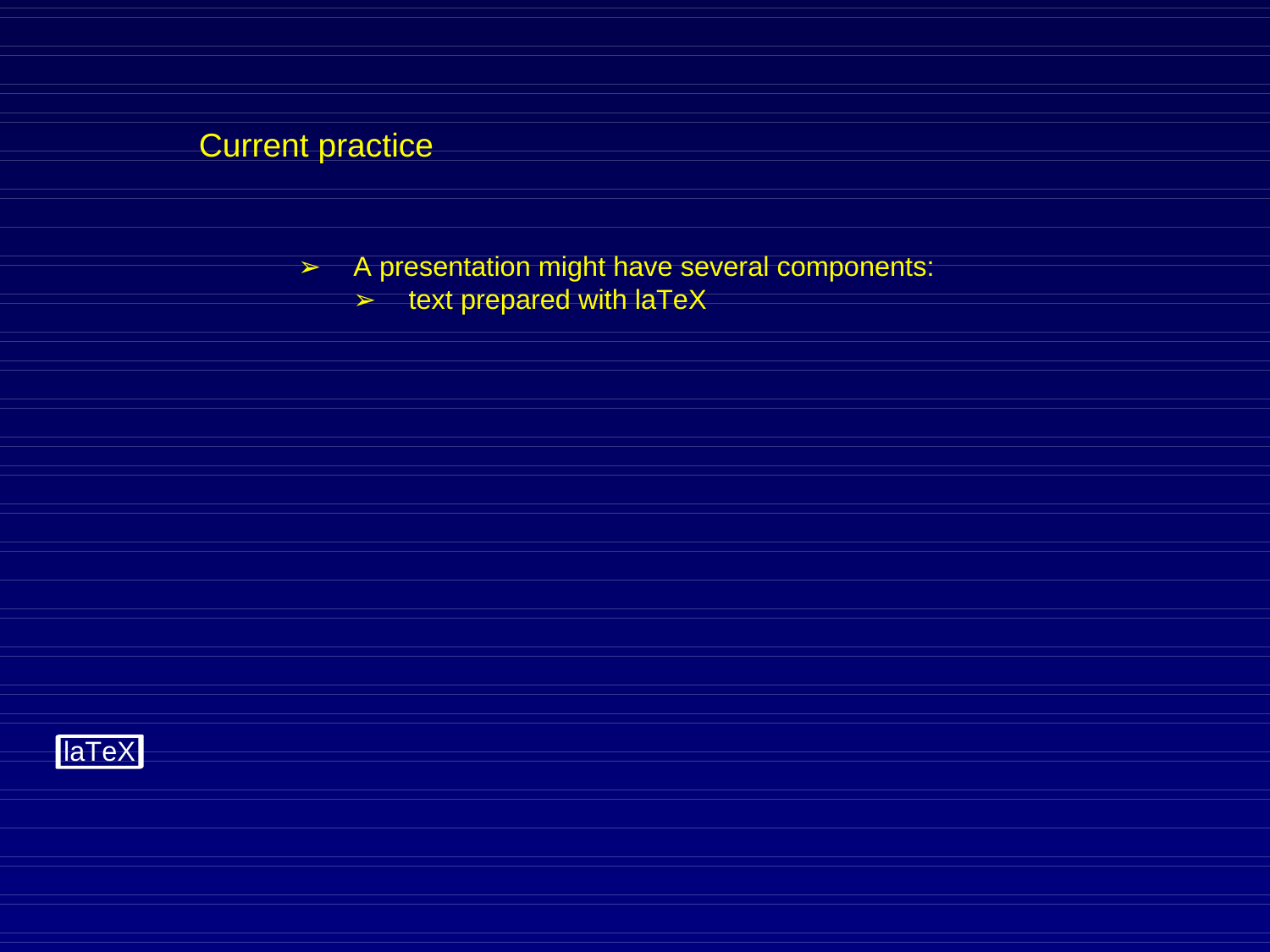- ➢ A presentation might have several components:
	- $\blacktriangleright$  text prepared with laTeX
	- ➢ graphics prepared with metapost (okay, 2 components)



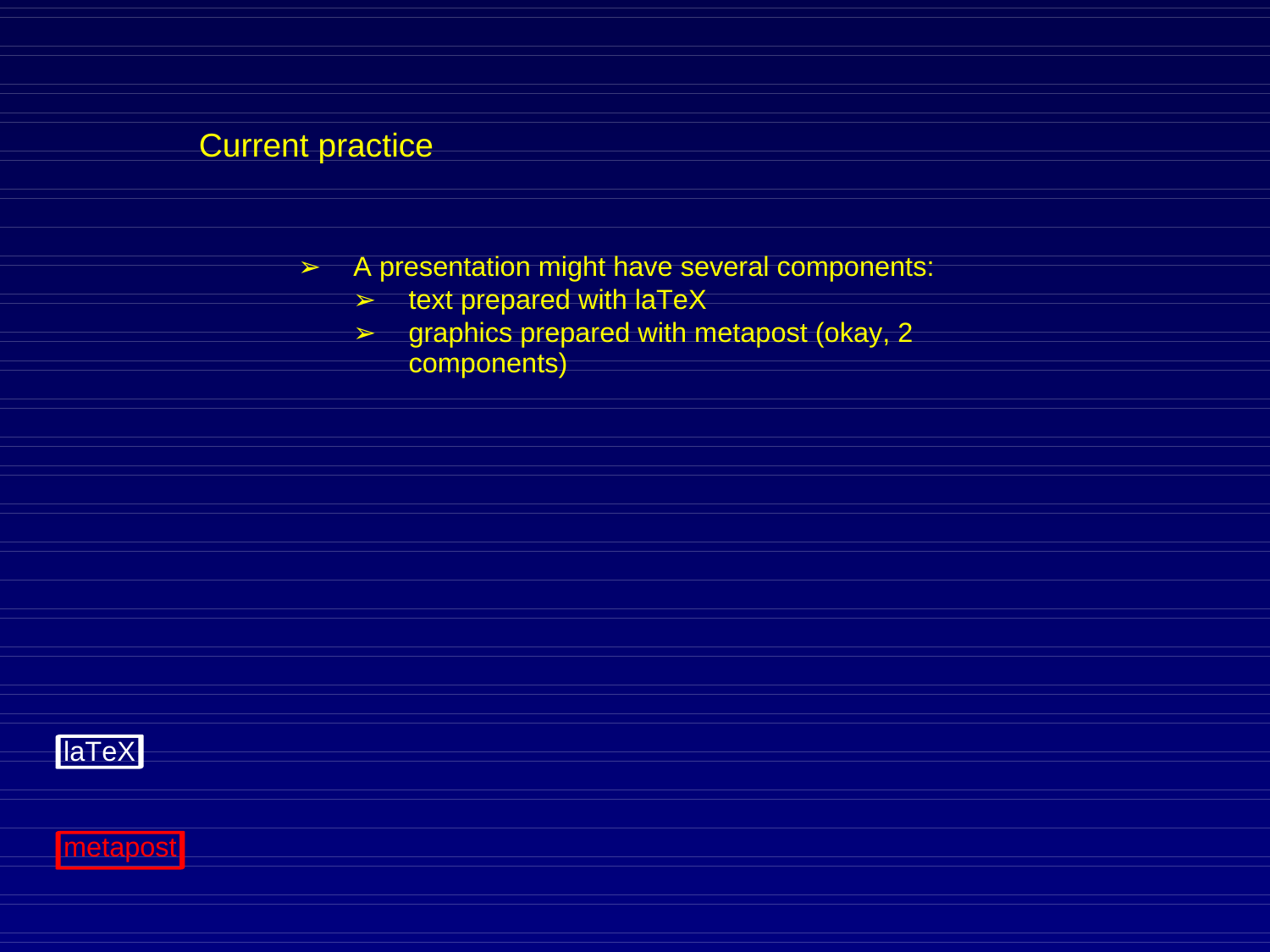- $\triangleright$  A presentation might have several components:
	- $\triangleright$  text prepared with laTeX
	- $\geq$  graphics prepared with metapost (okay, 2 components)
	- $\triangleright$  which are combined with dvi processing software

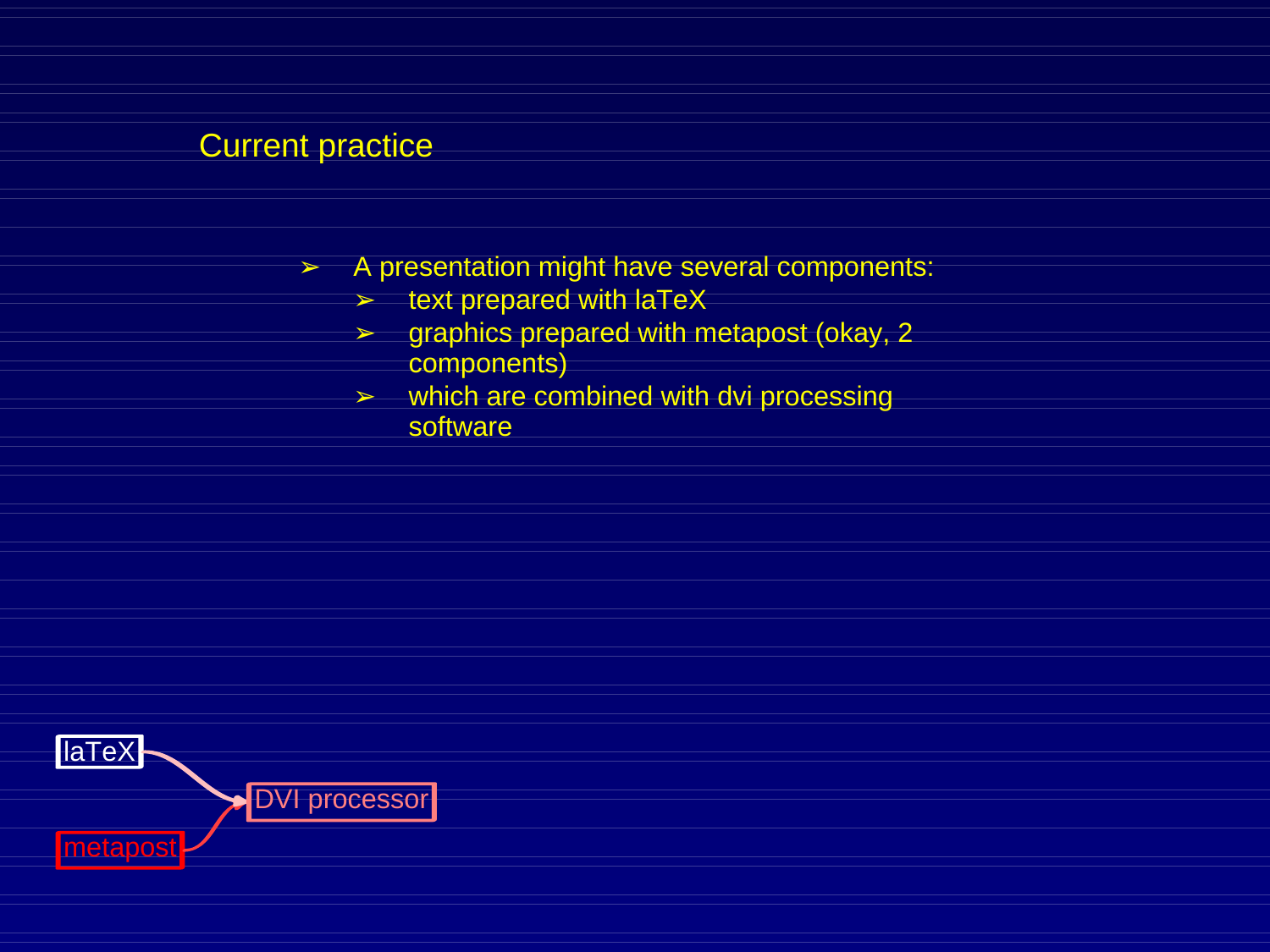- ➢ A presentation might have several components:
	- $\blacktriangleright$  text prepared with laTeX
	- $\triangleright$  graphics prepared with metapost (okay, 2) components)
	- $\triangleright$  which are combined with dvi processing software
	- $\triangleright$  the resulting postscript is viewable, but must be distilled into the presentation

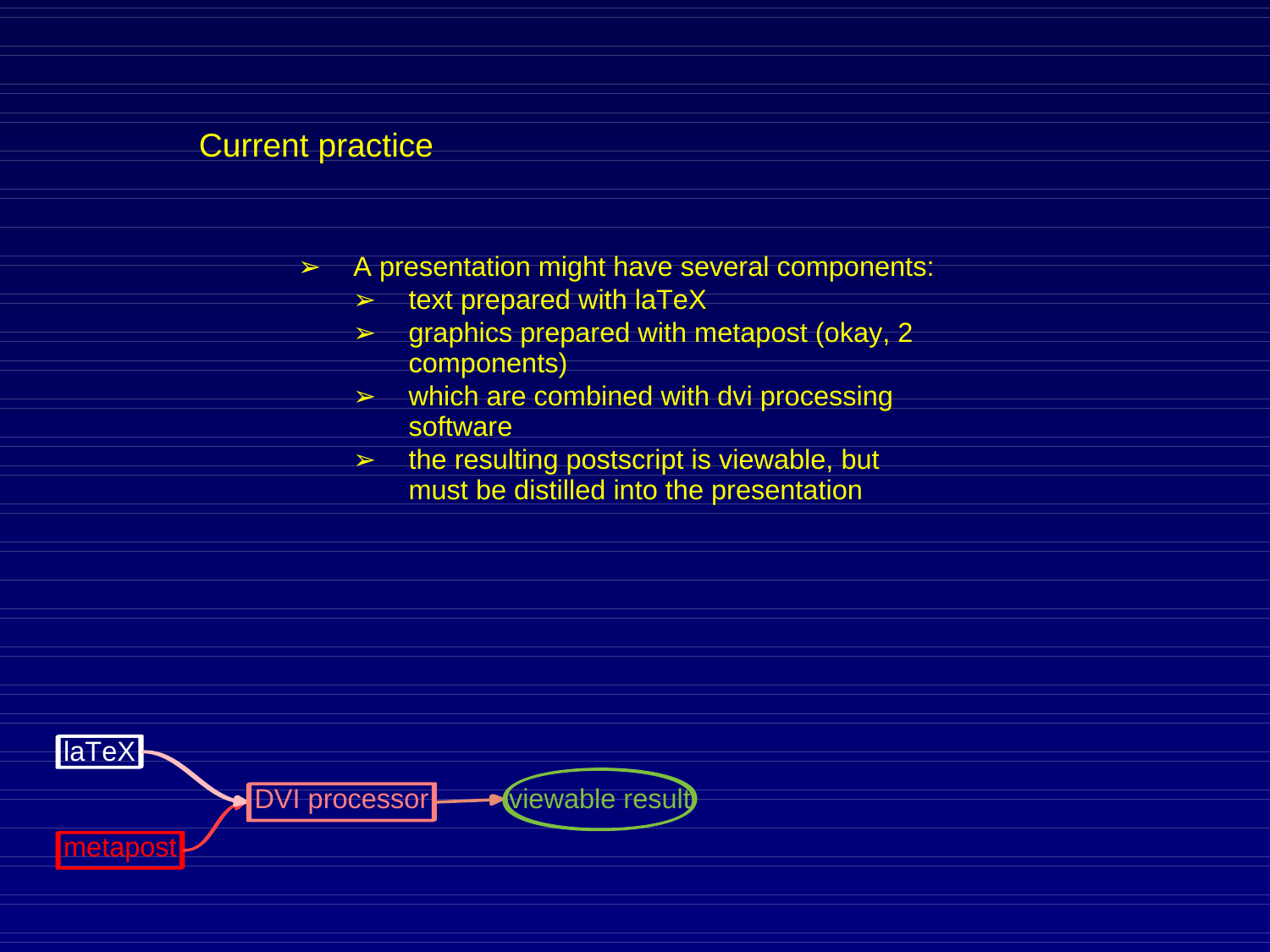- $\triangleright$  A presentation might have several components:
	- $\blacktriangleright$  text prepared with laTeX
	- $\triangleright$  graphics prepared with metapost (okay, 2) components)
	- $\triangleright$  which are combined with dvi processing software
	- $\triangleright$  the resulting postscript is viewable, but must be distilled into the presentation

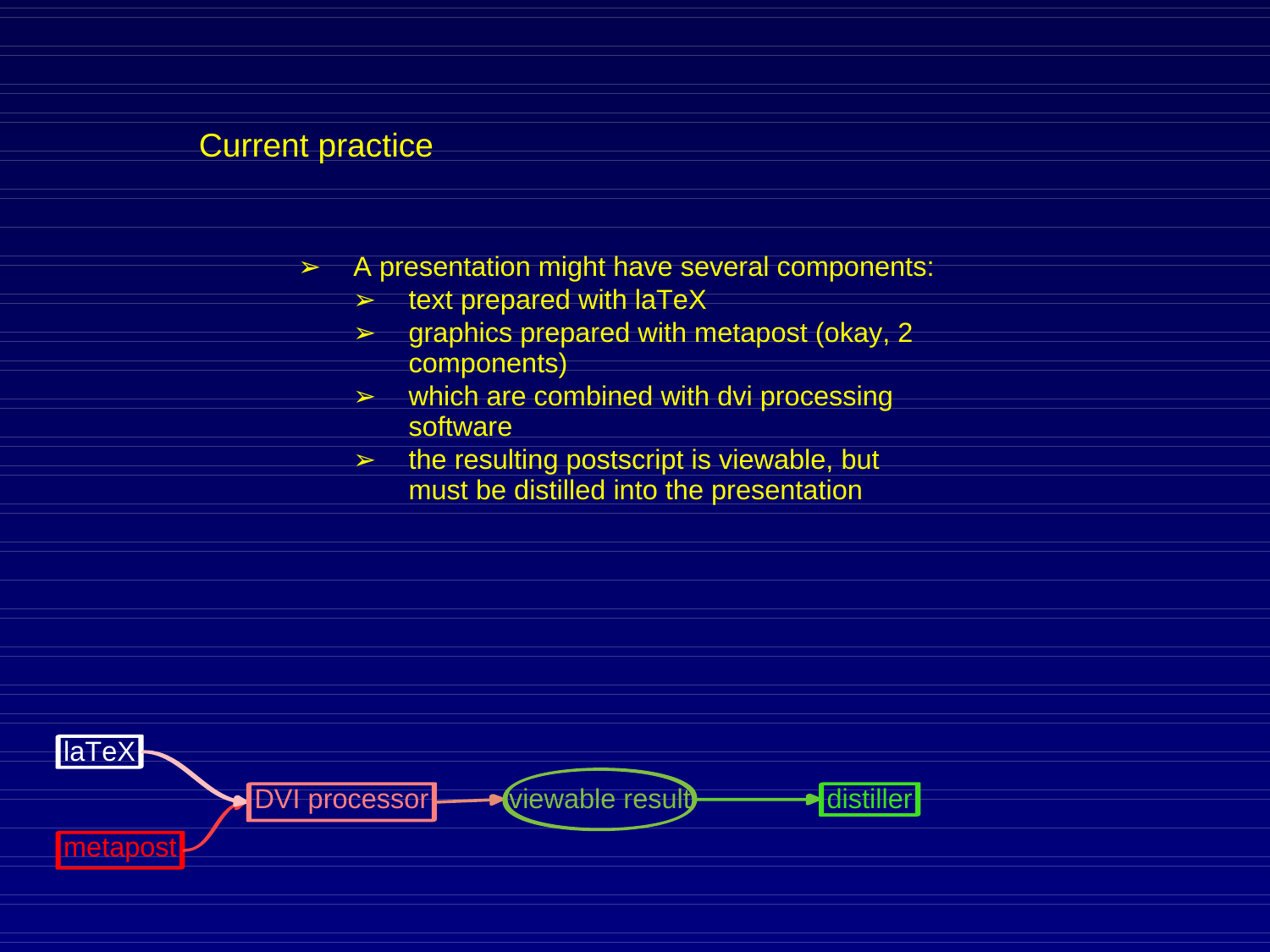- $\triangleright$  A presentation might have several components:
	- $\triangleright$  text prepared with laTeX
	- $\triangleright$  graphics prepared with metapost (okay, 2) components)
	- $\triangleright$  which are combined with dvi processing software
	- $\triangleright$  the resulting postscript is viewable, but must be distilled into the presentation

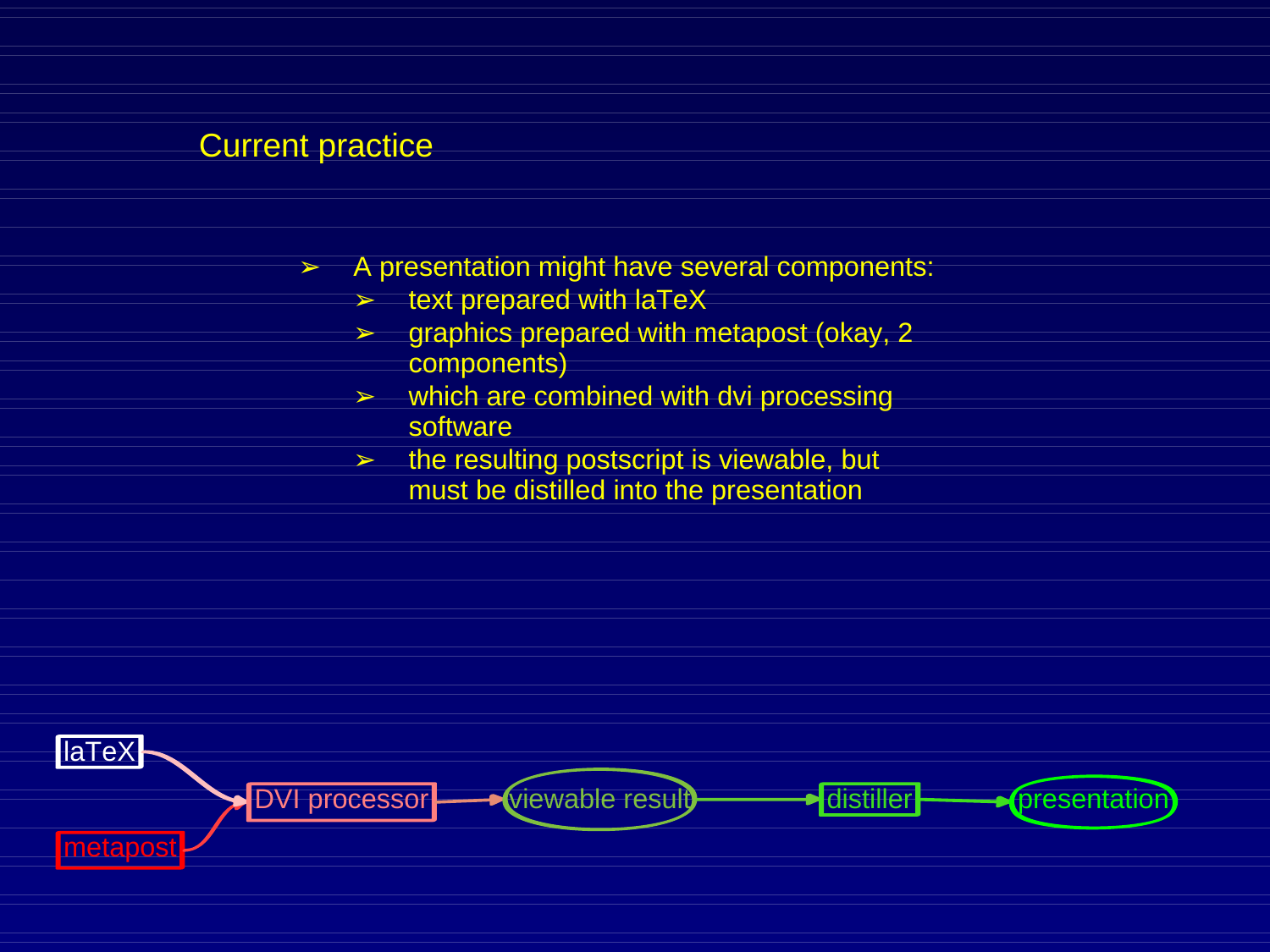- ➢ A presentation might have several components:
	- $\geq$  text prepared with laTeX
	- ➢ graphics prepared with metapost (okay, 2 components)
	- $\triangleright$  which are combined with dvi processing software
	- $\triangleright$  the resulting postscript is viewable, but must be distilled into the presentation
	- and it's often post-processed to make it slick and professional-looking like this one

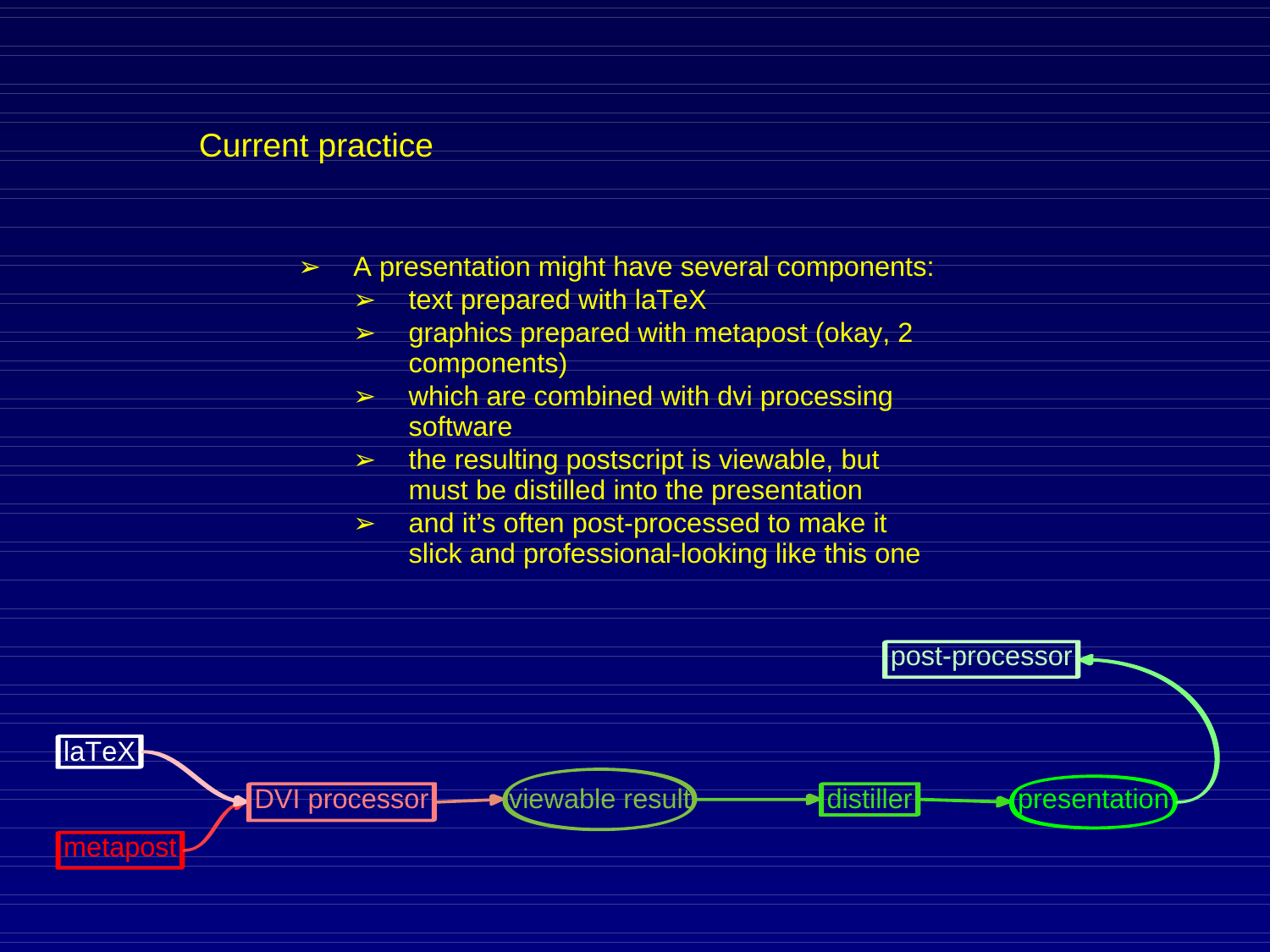- ➢ A presentation might have several components:
	- $\geq$  text prepared with laTeX
	- ➢ graphics prepared with metapost (okay, 2 components)
	- $\triangleright$  which are combined with dvi processing software
	- $\triangleright$  the resulting postscript is viewable, but must be distilled into the presentation
	- and it's often post-processed to make it slick and professional-looking like this one

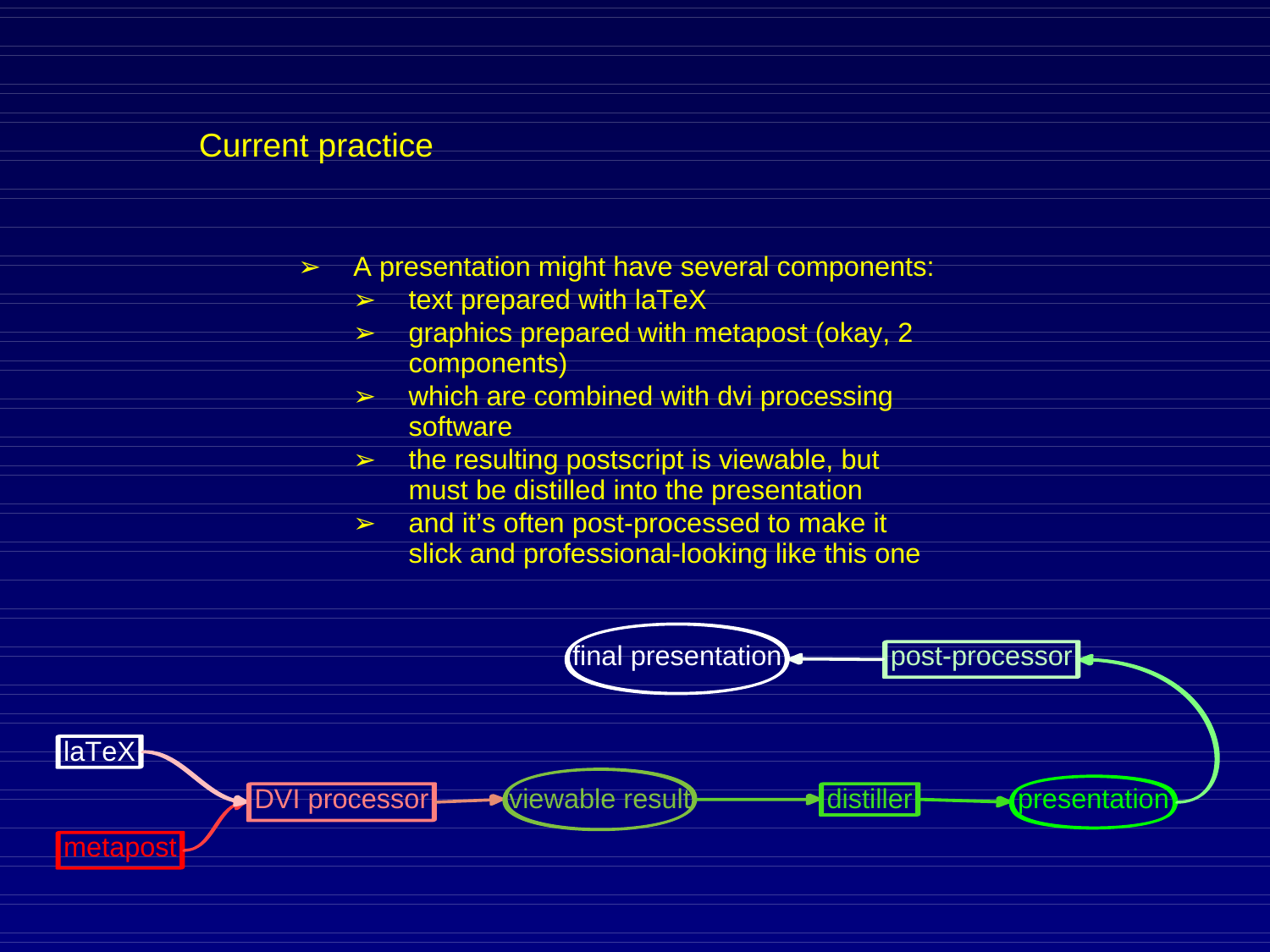$\triangleright$  With the slideshow macros: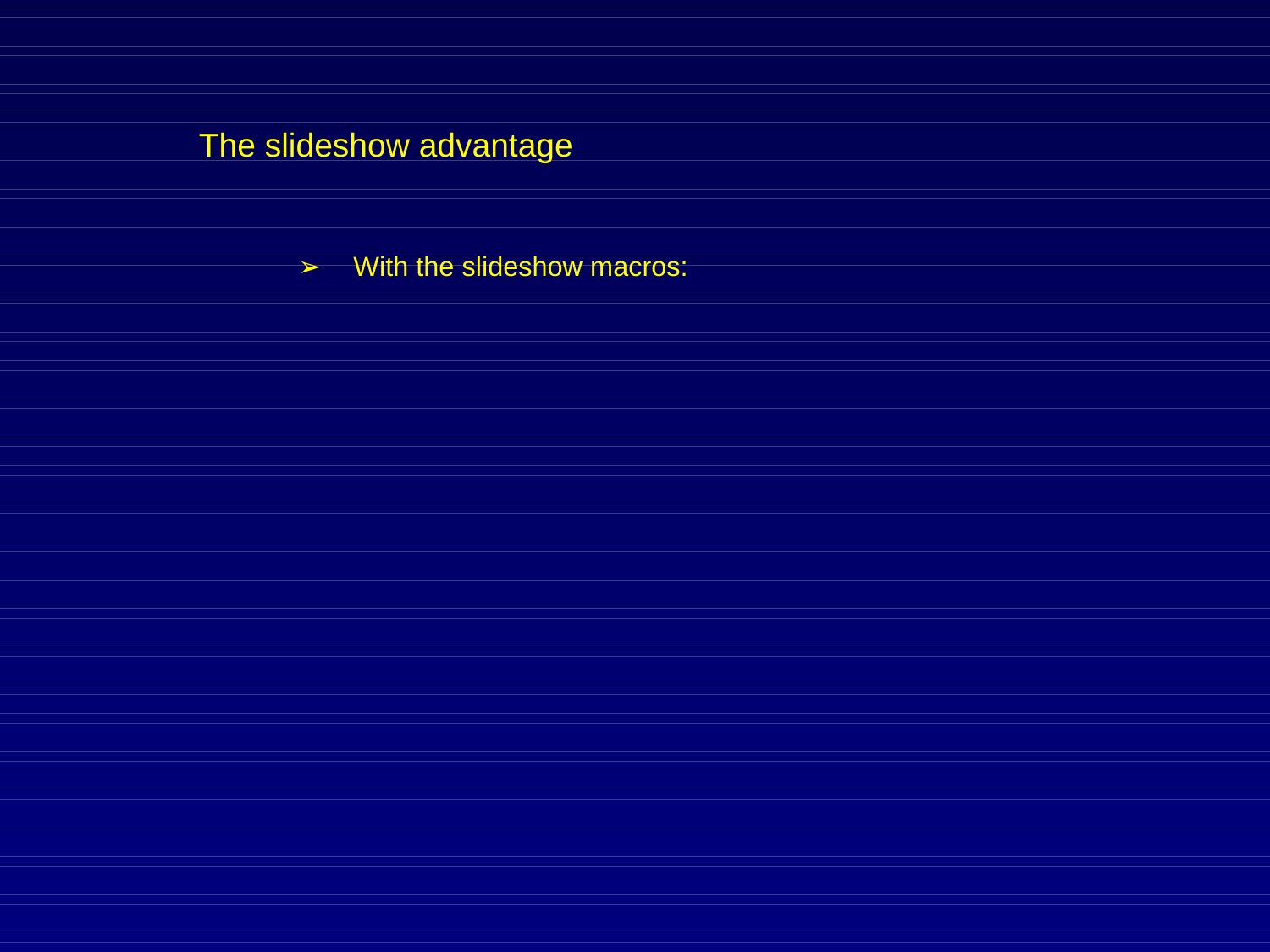$\triangleright$  With the slideshow macros:

➢ Only one input format is possible

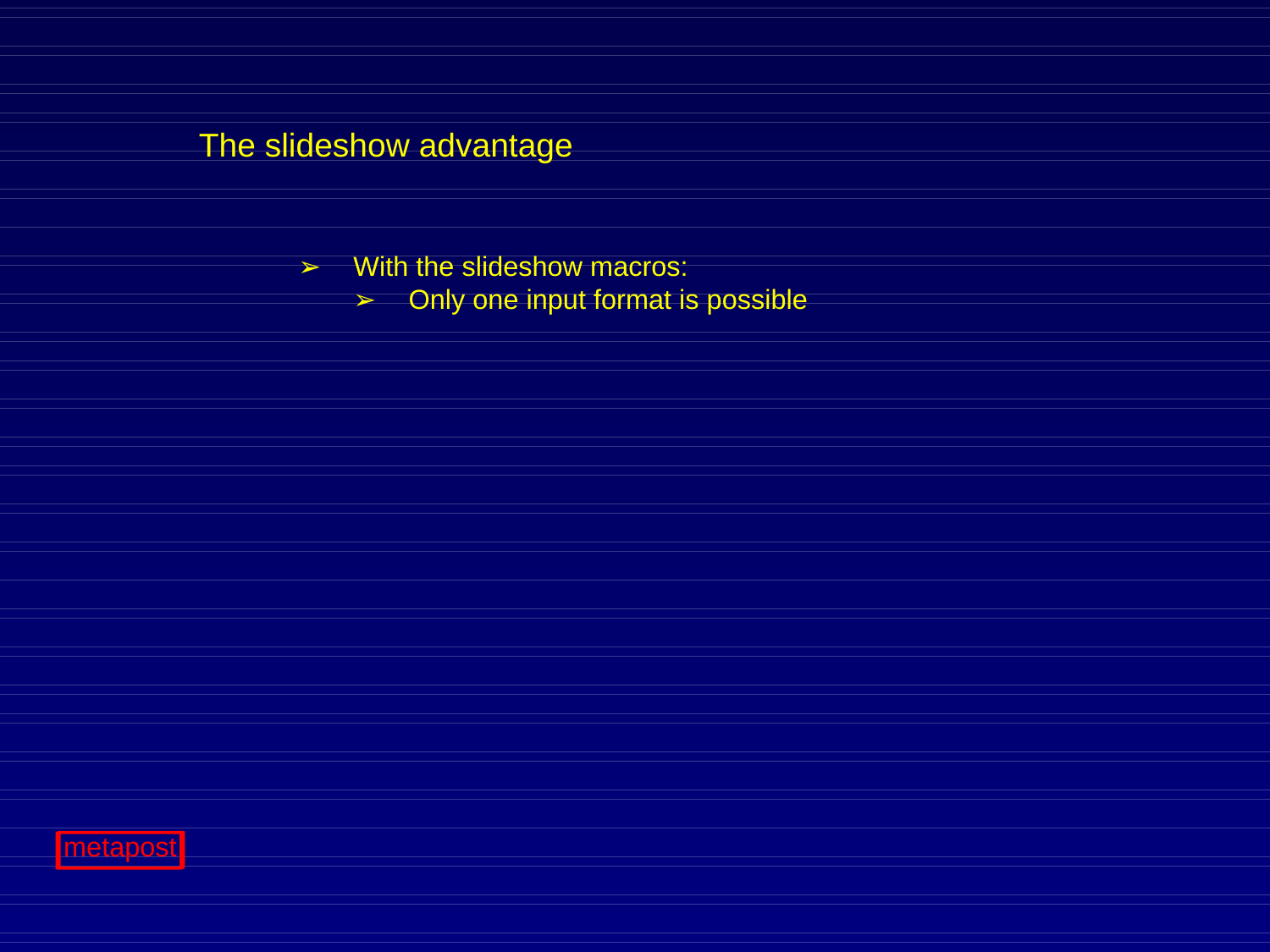- $\triangleright$  With the slideshow macros:
	- ➢ Only one input format is possible
	- ➢ Which converts rapidly into viewable output



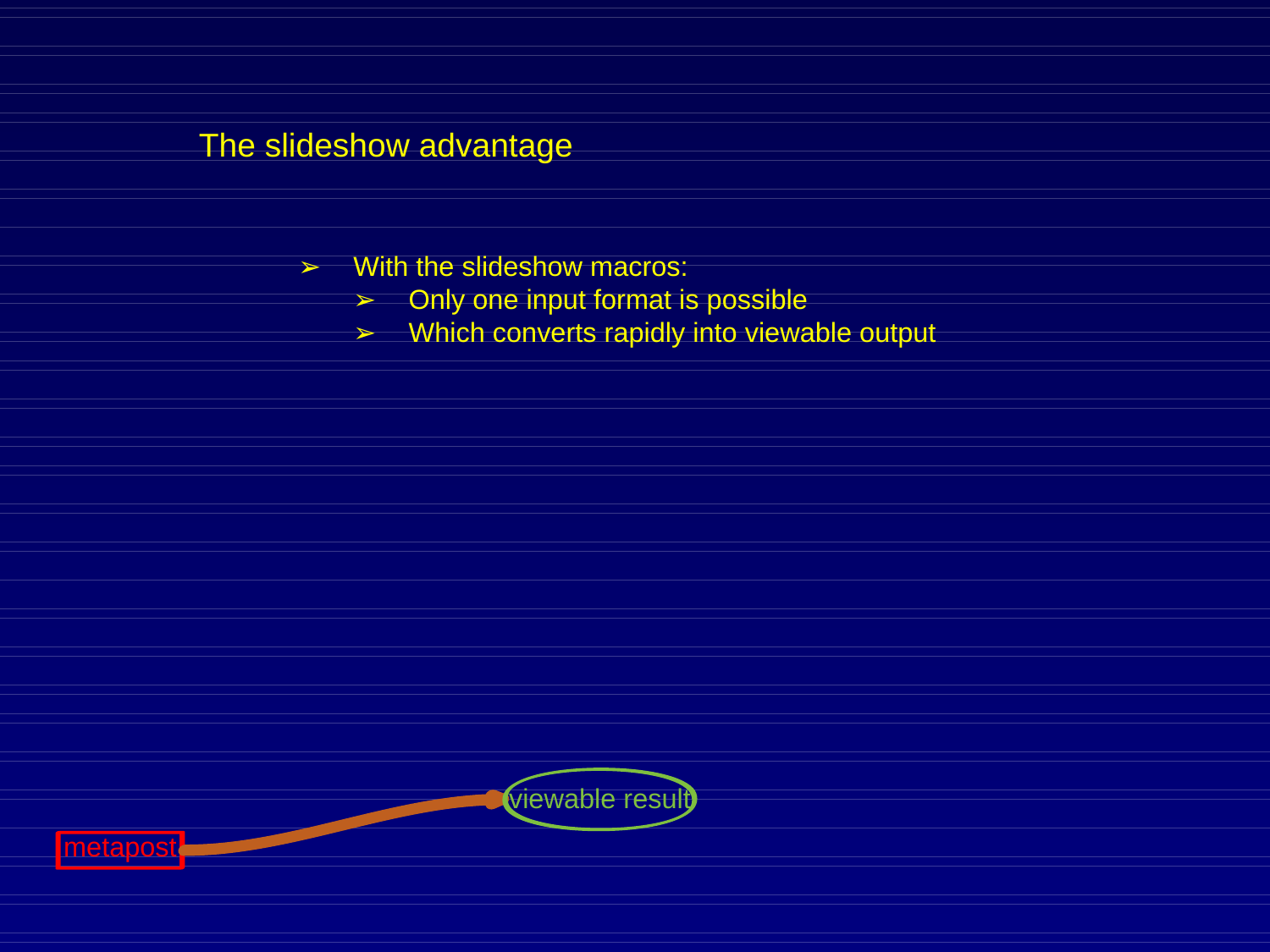- $\triangleright$  With the slideshow macros:
	- ➢ Only one input format is possible
	- ➢ Which converts rapidly into viewable output
	- $\geq$  And then distills into the presentation



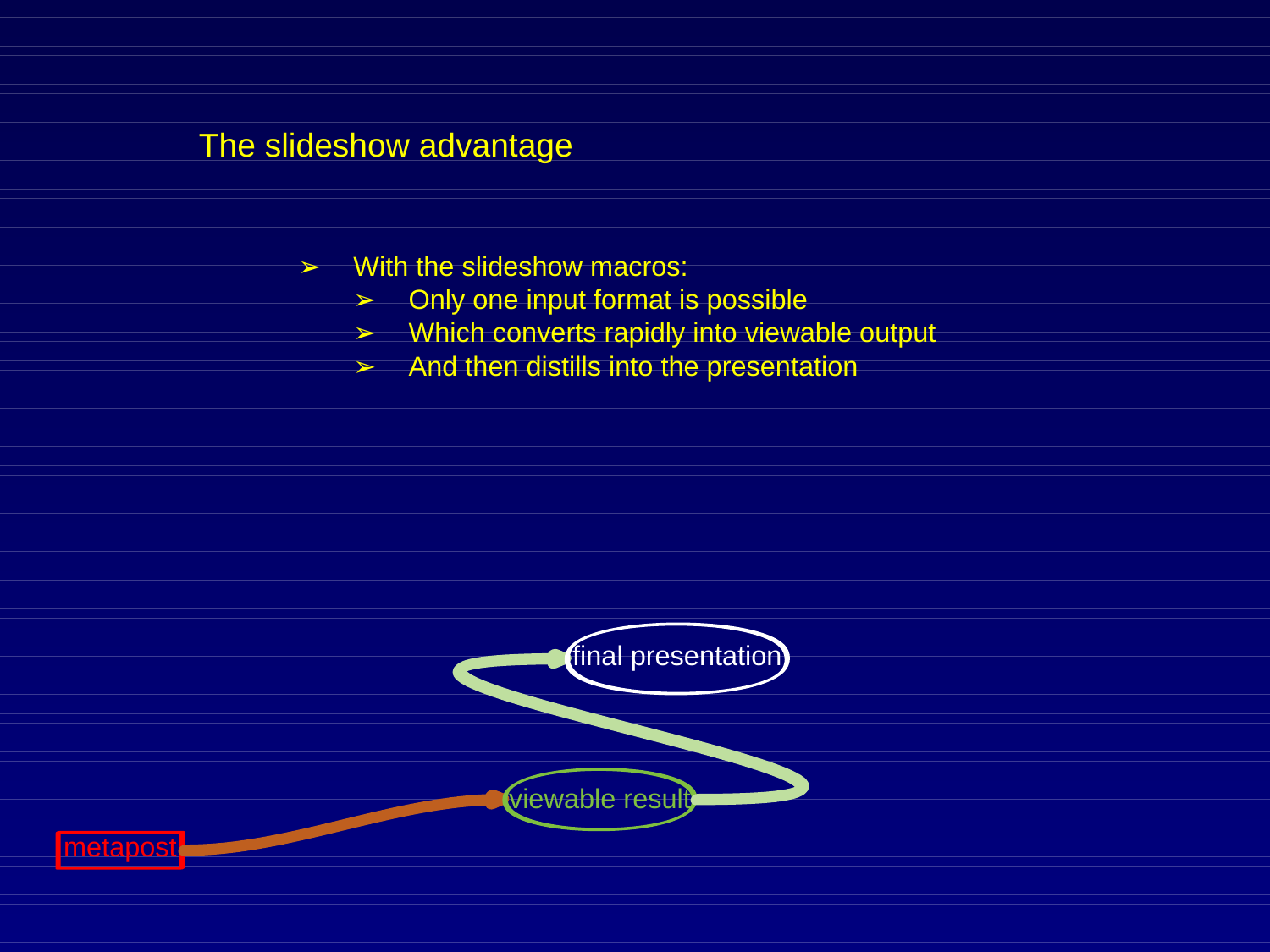- $\triangleright$  With the slideshow macros:
	- $\geq$  Only one input format is possible
	- $\triangleright$  Which converts rapidly into viewable output
	- $\geq$  And then distills into the presentation
	- ➢ From which no post-processing is needed, since there are no post-processors supporting these macros



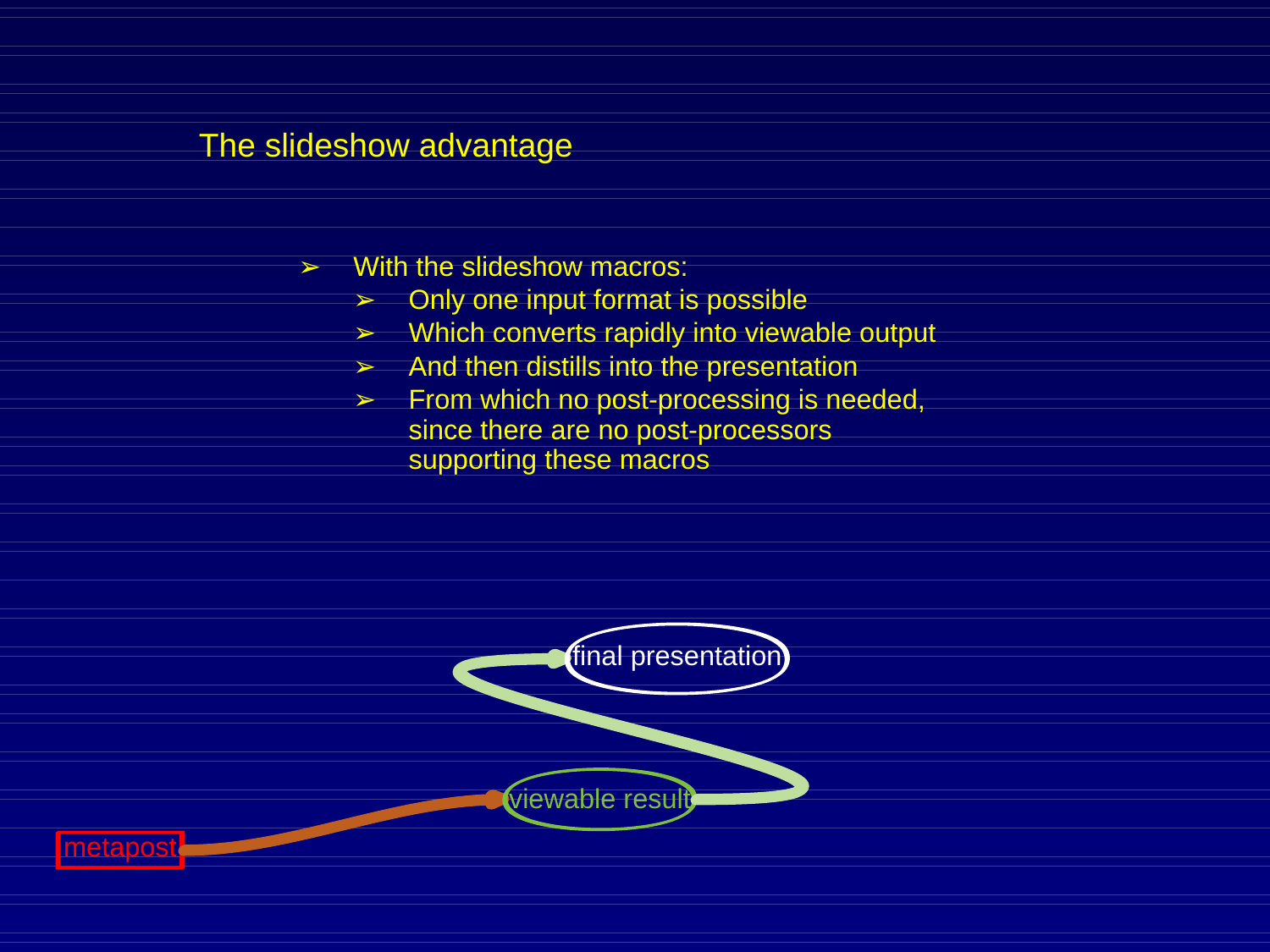➢ Metapost doesn't handle text very well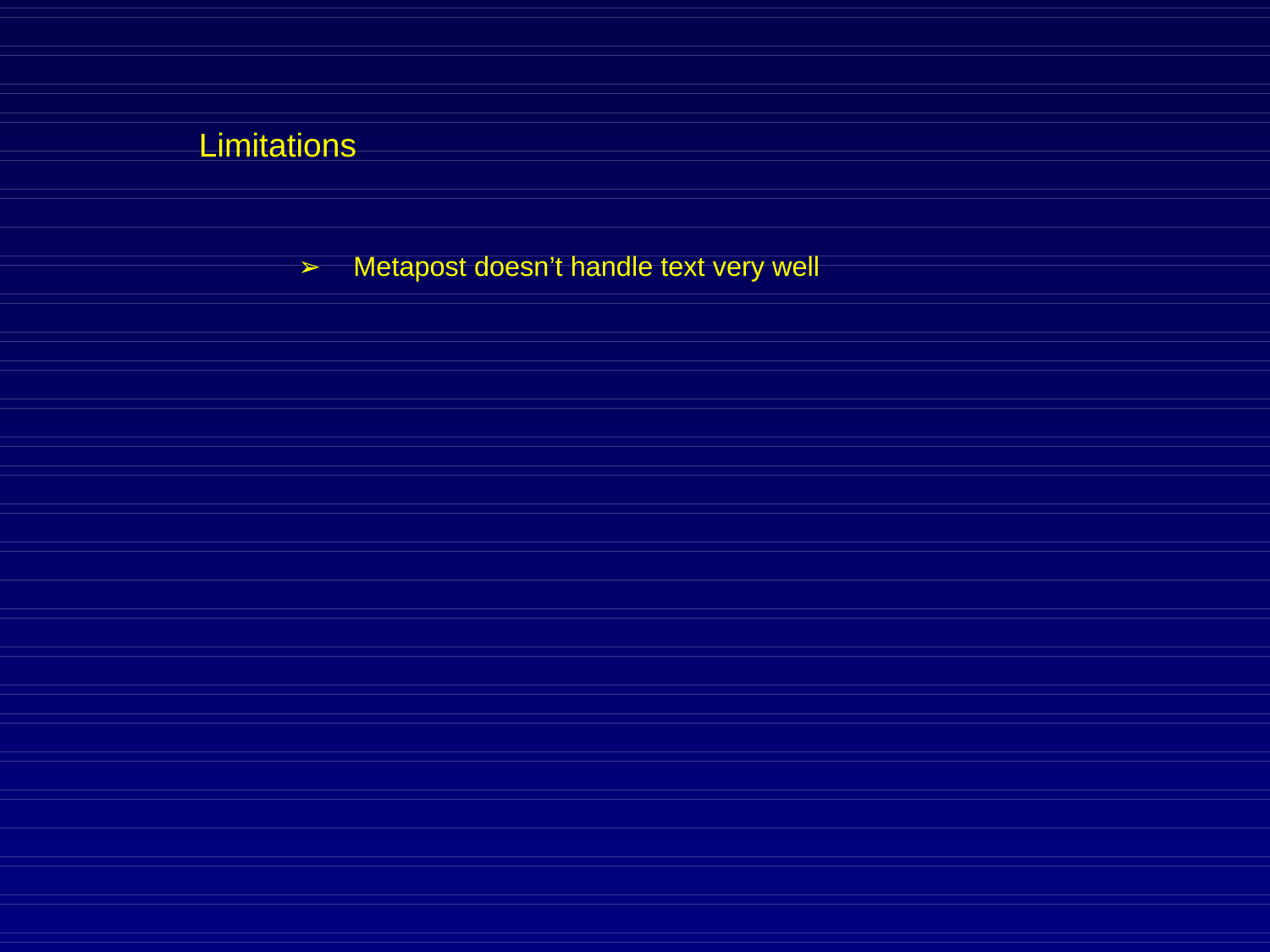- ➢ Metapost doesn't handle text very well
- ➢ It's difficult to include non-metapost graphics (e.g., bit-maps)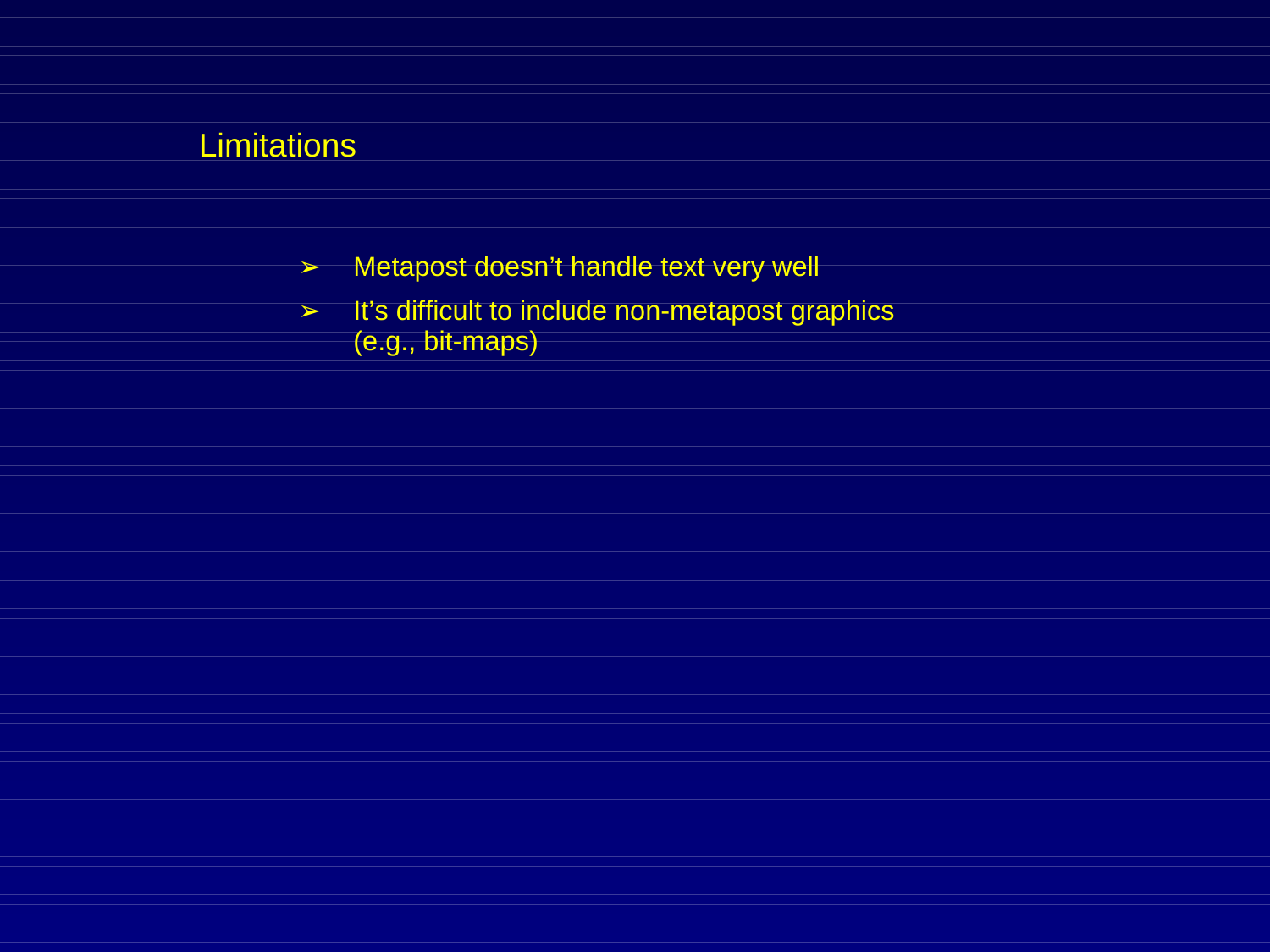- ➢ Metapost doesn't handle text very well
- ➢ It's difficult to include non-metapost graphics (e.g., bit-maps)
- ➢ There's no provision for producing print-only versions of the information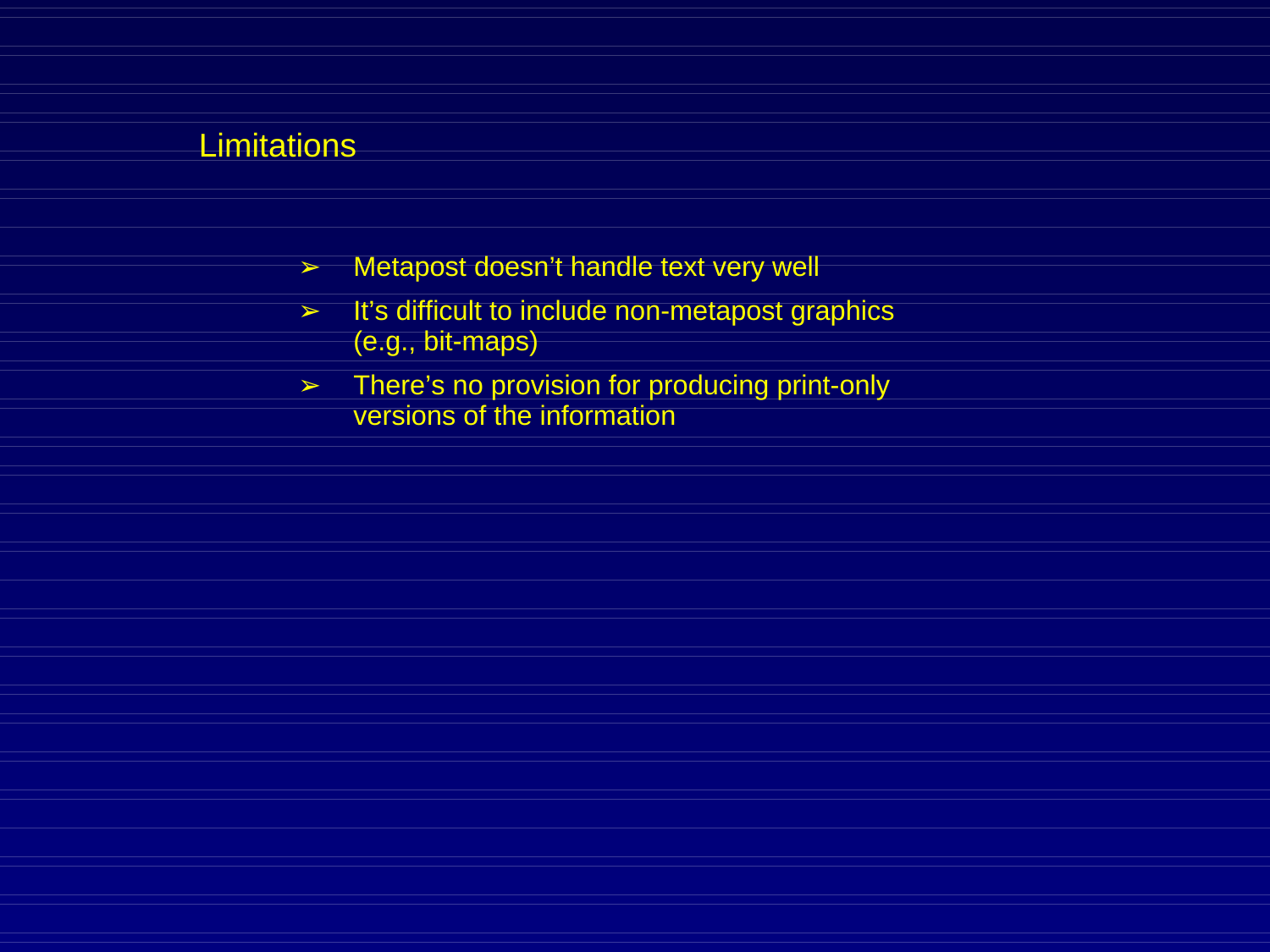- ➢ Metapost doesn't handle text very well
- ➢ It's difficult to include non-metapost graphics (e.g., bit-maps)
- ➢ There's no provision for producing print-only versions of the information
- $\triangleright$  There's no concept of presentation styles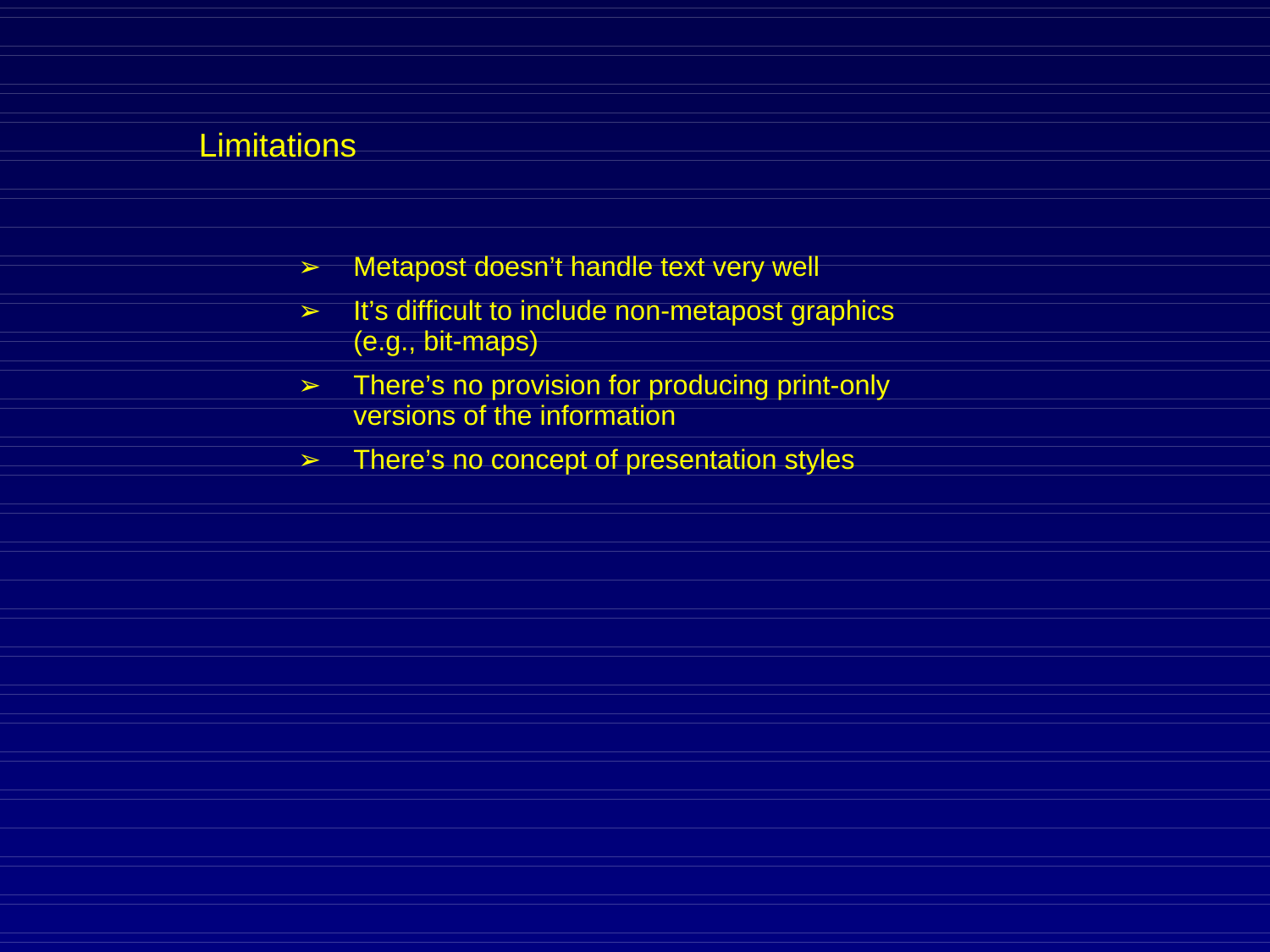- ➢ Metapost doesn't handle text very well
- ➢ It's difficult to include non-metapost graphics (e.g., bit-maps)
- ➢ There's no provision for producing print-only versions of the information
- $\triangleright$  There's no concept of presentation styles
- $\geq$  It generally requires some configuration of ghostscript and metapost, especially if you use math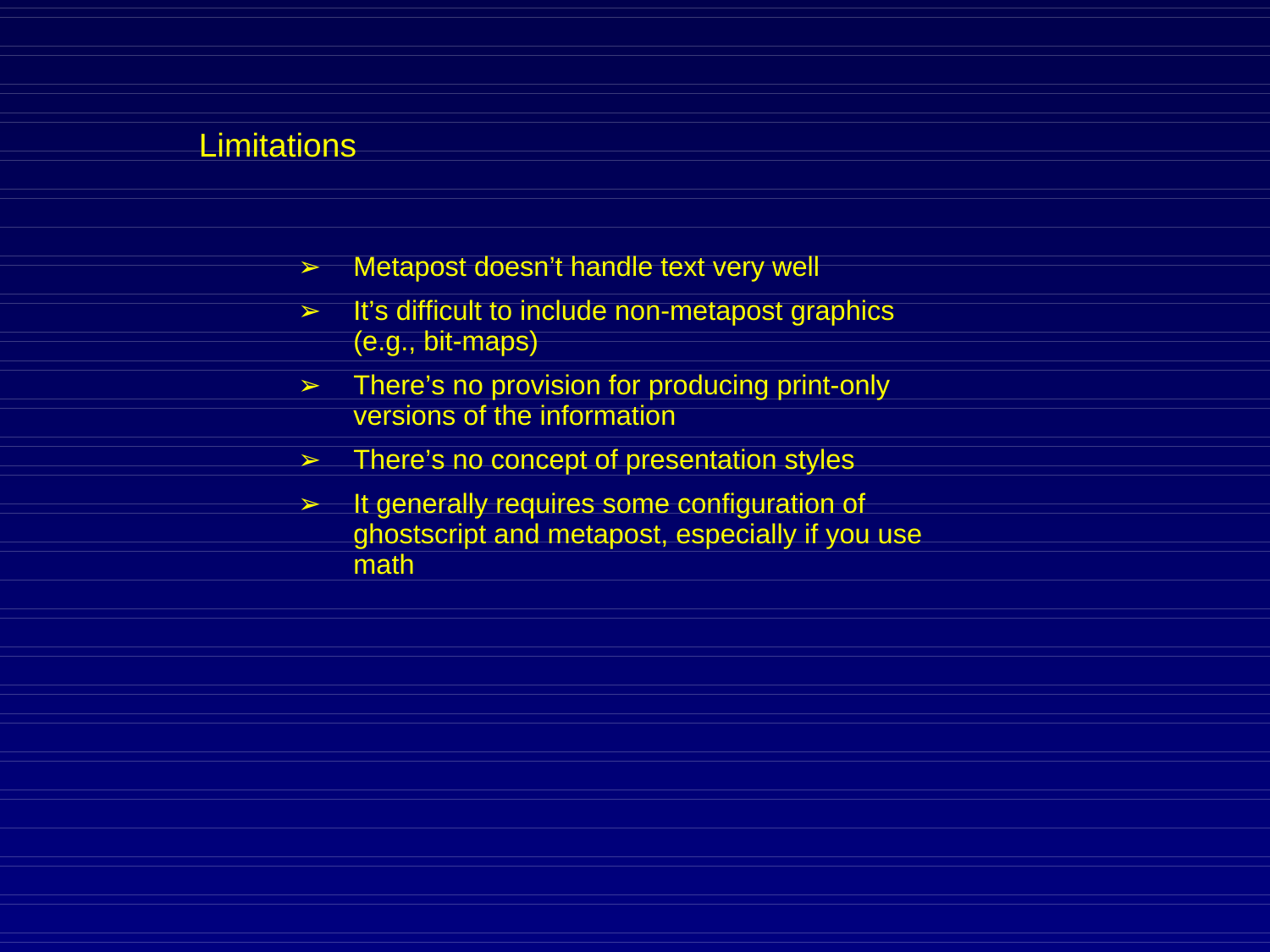- ➢ Metapost doesn't handle text very well
- ➢ It's difficult to include non-metapost graphics (e.g., bit-maps)
- ➢ There's no provision for producing print-only versions of the information
- $\geq$  There's no concept of presentation styles
- $\geq$  It generally requires some configuration of ghostscript and metapost, especially if you use math
- $\geq$  The other methods for producing presentations using TeX-family tools aren't as complicated as I suggested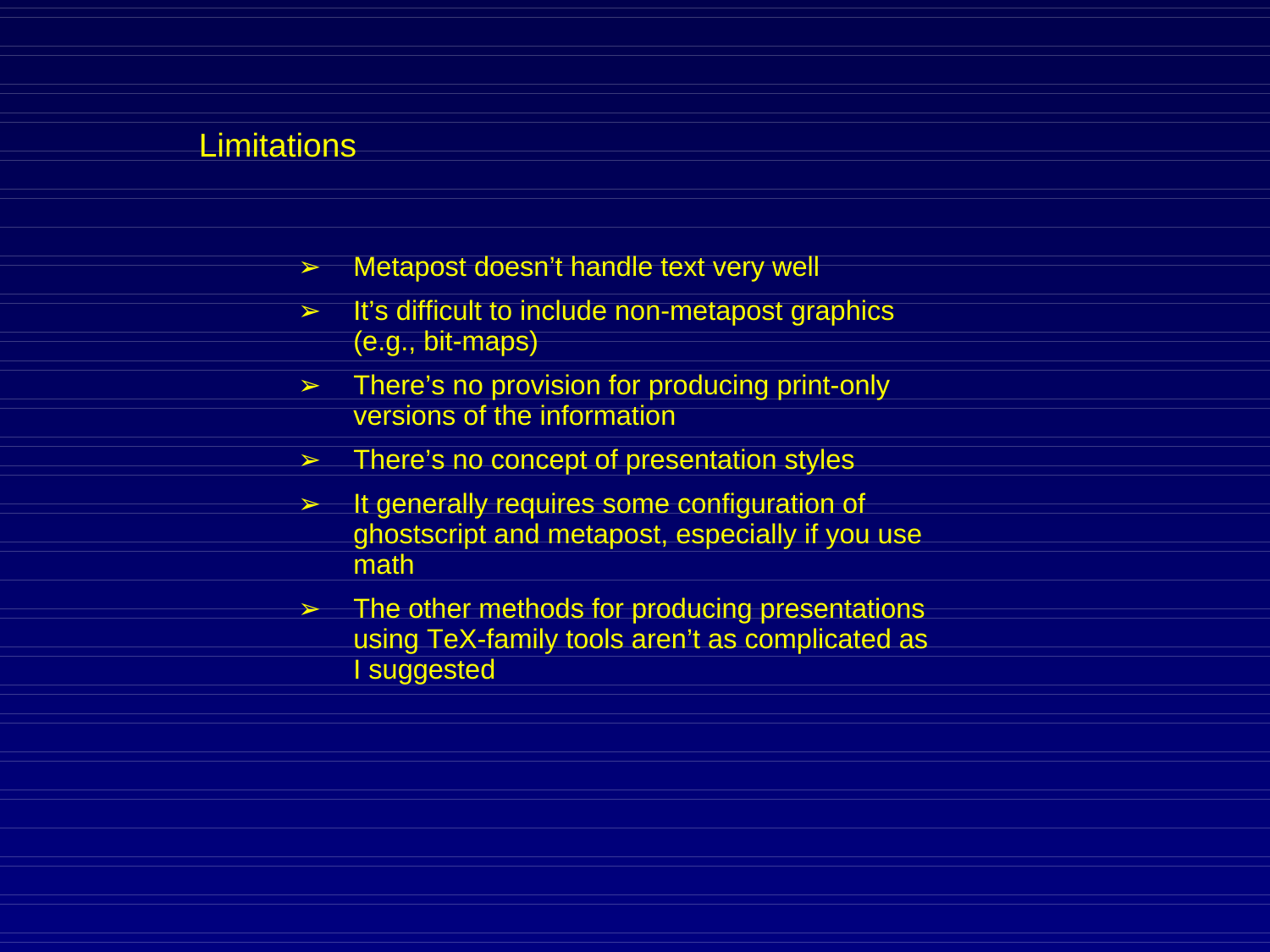- ➢ Metapost doesn't handle text very well
- $\geq$  It's difficult to include non-metapost graphics (e.g., bit-maps)
- ➢ There's no provision for producing print-only versions of the information
- $\geq$  There's no concept of presentation styles
- $\geq$  It generally requires some configuration of ghostscript and metapost, especially if you use math
- $\geq$  The other methods for producing presentations using TeX-family tools aren't as complicated as I suggested
	- ➢ I personally use my own plain-TeX style with just TeX, metapost, and dvipdfm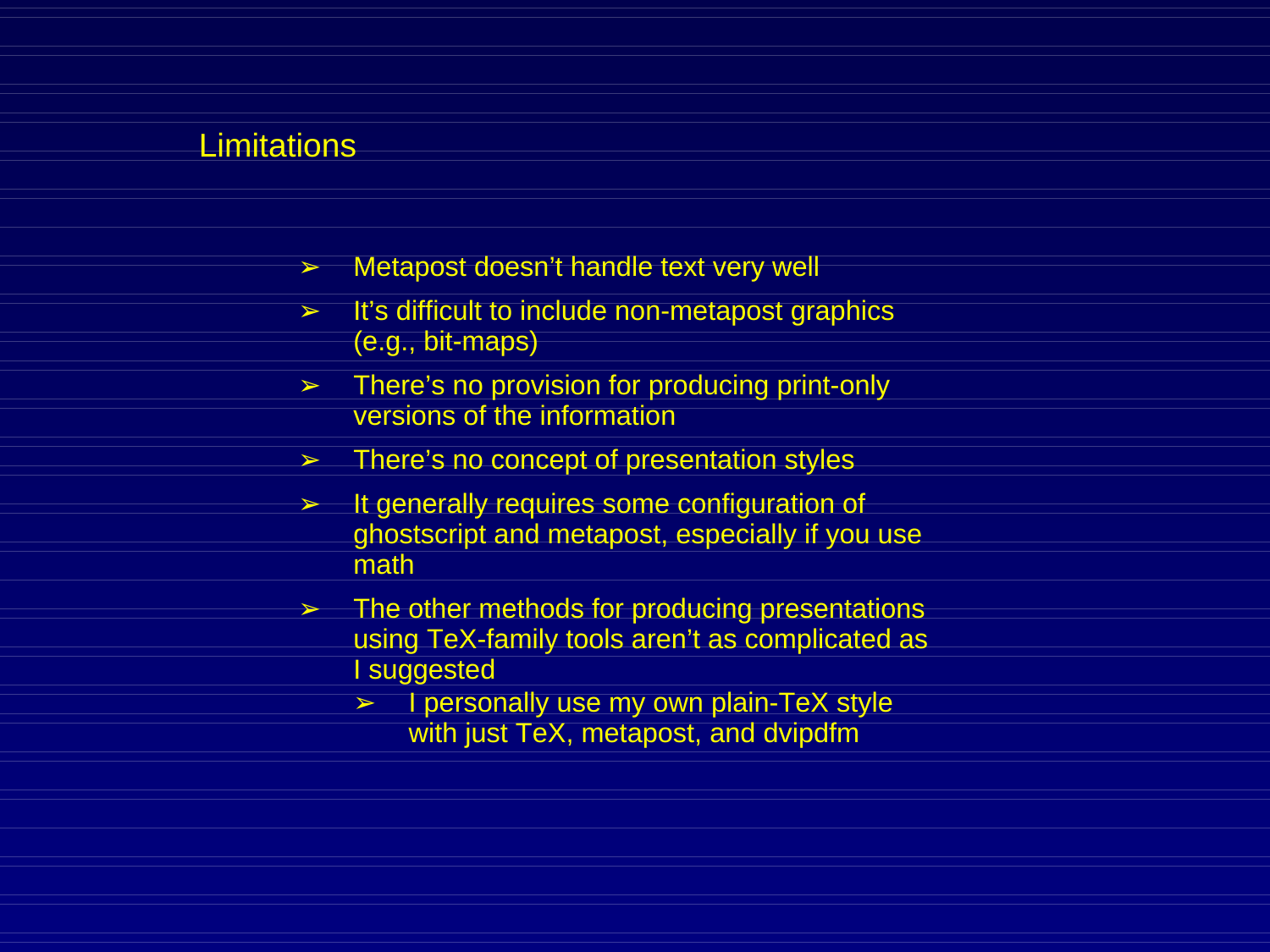➢ Measurably less complex than metaobj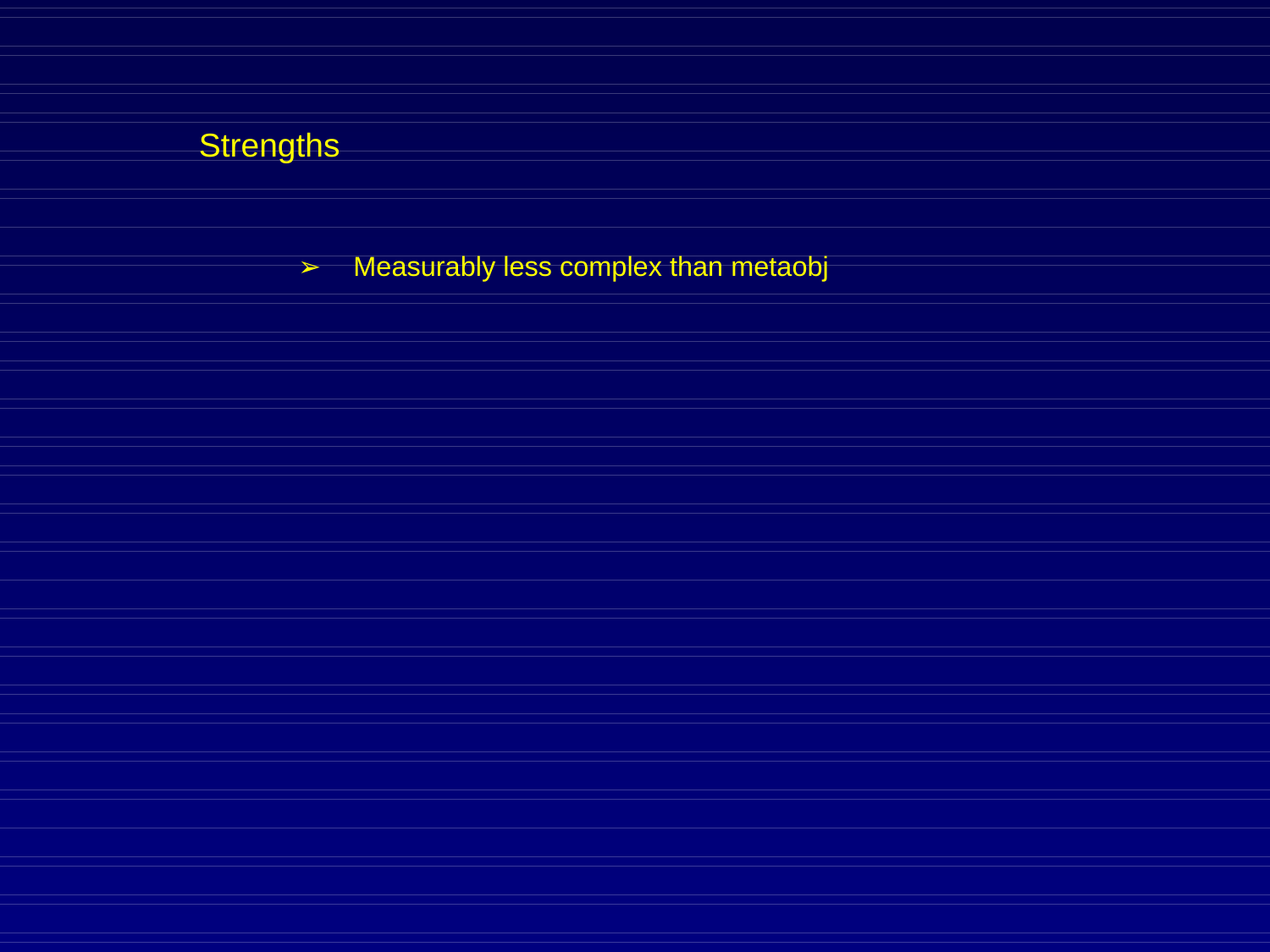- $\geq$  Measurably less complex than metaobj
- ➢ Small and simple, so shouldn't conflict with too many truly useful metapost packages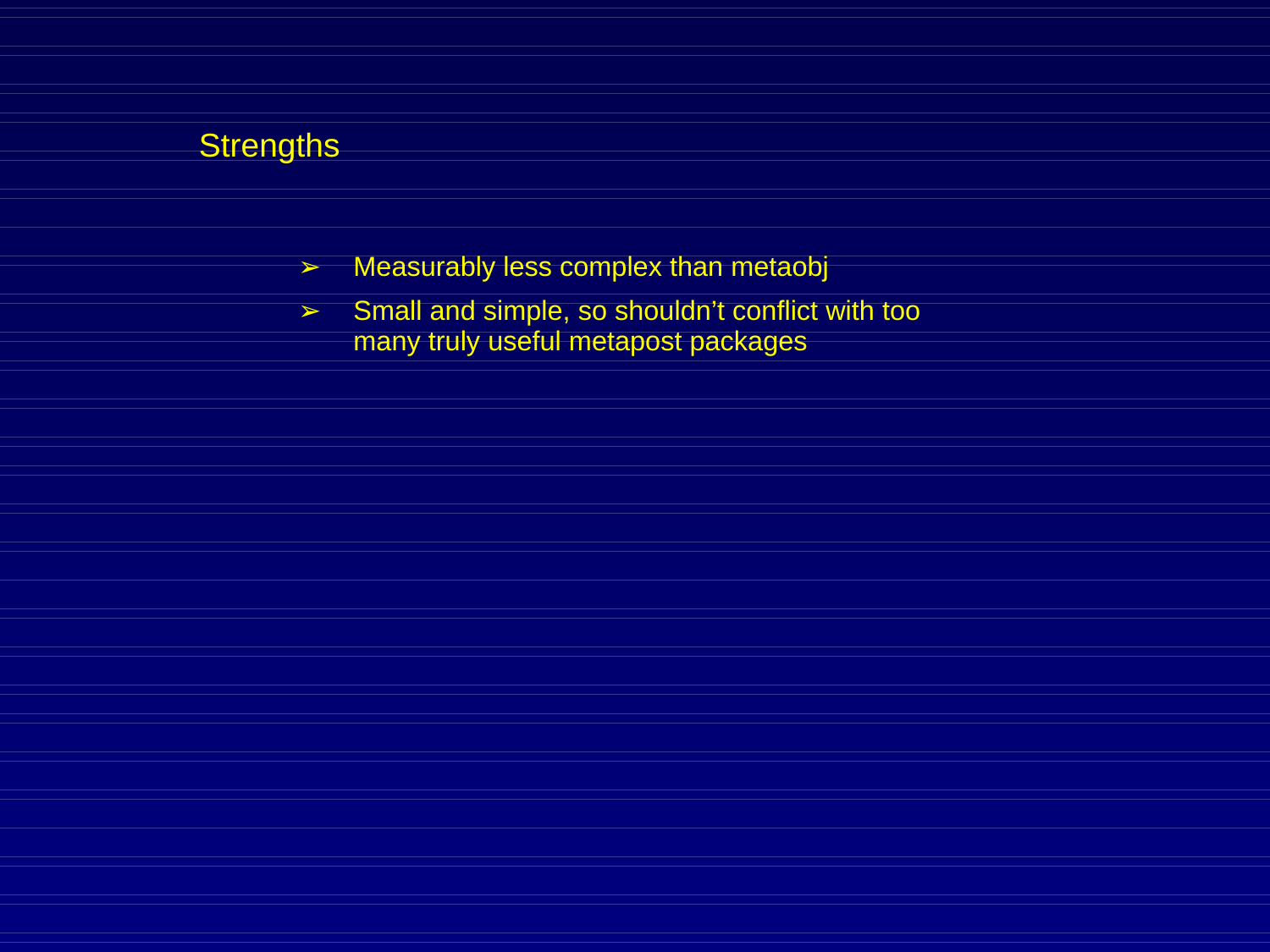- $\triangleright$  Measurably less complex than metaobj
- ➢ Small and simple, so shouldn't conflict with too many truly useful metapost packages
- $\geq$  The ability to build up drawings can be helpful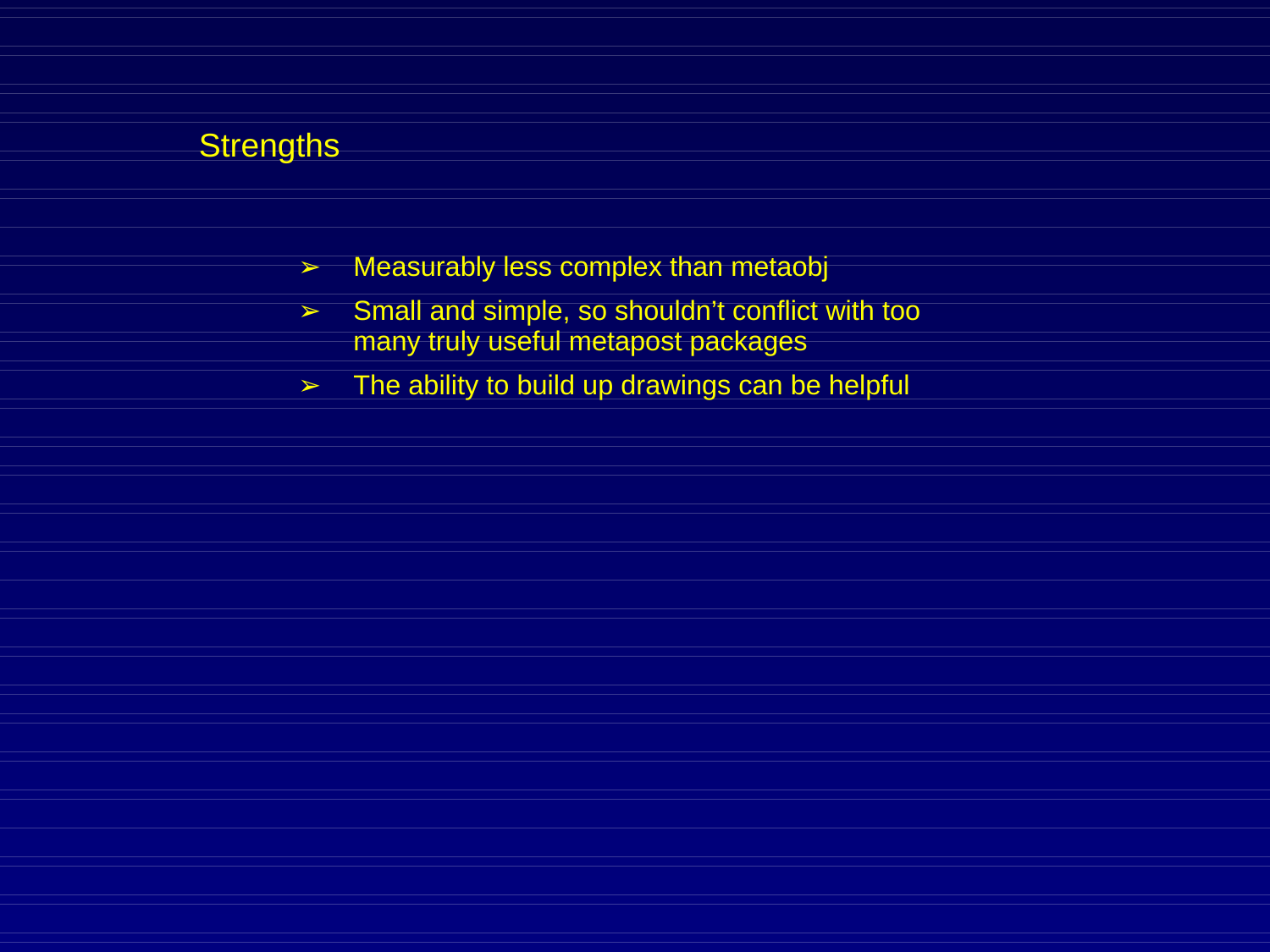- $\triangleright$  Measurably less complex than metaobj
- ➢ Small and simple, so shouldn't conflict with too many truly useful metapost packages
- $\geq$  The ability to build up drawings can be helpful
- $\geq$  And so are the pdfmarks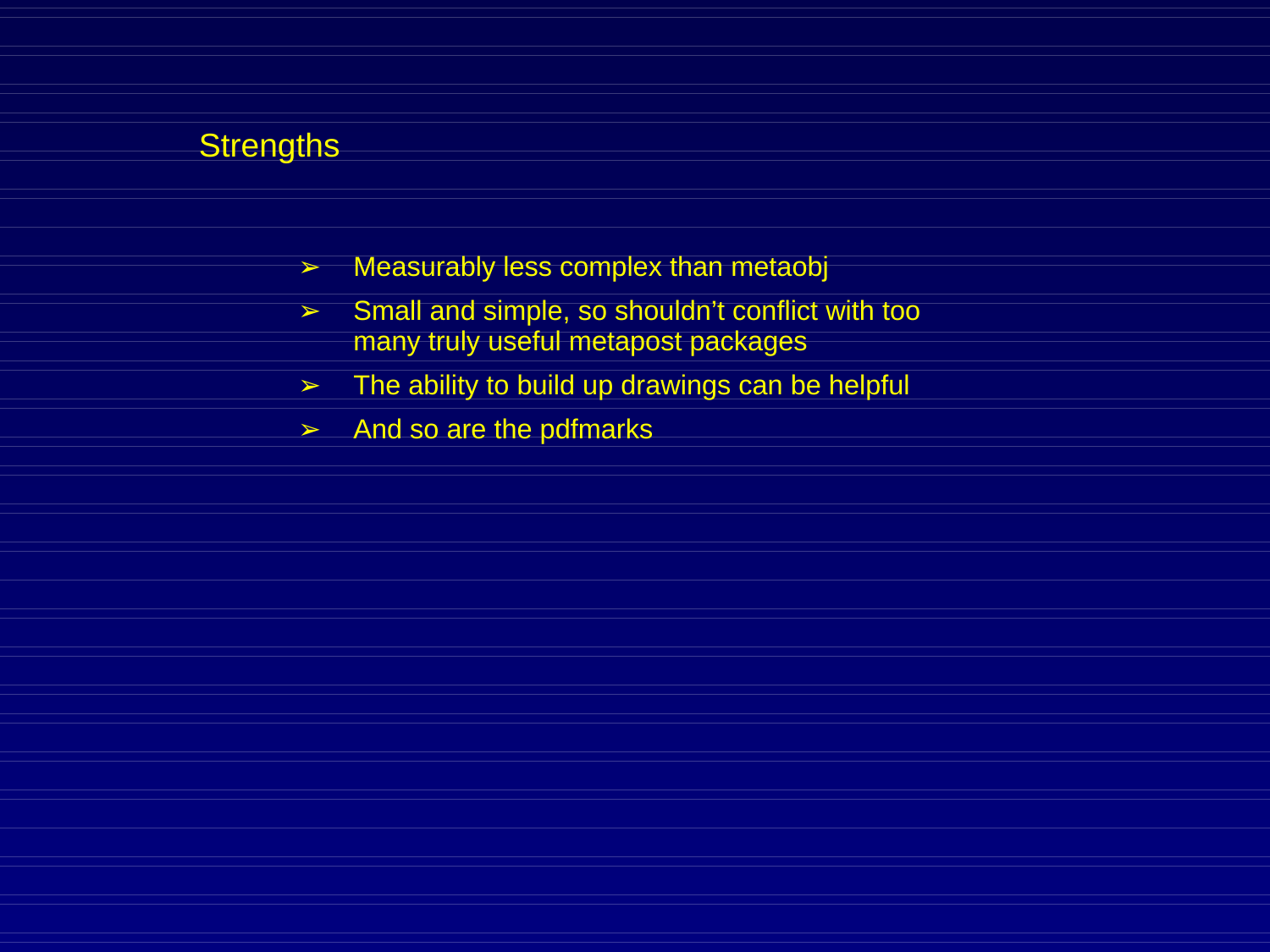- $\triangleright$  Measurably less complex than metaobj
- ➢ Small and simple, so shouldn't conflict with too many truly useful metapost packages
- $\geq$  The ability to build up drawings can be helpful
- $\geq$  And so are the pdfmarks
- $\geq$  It's useful for cases where laTeX is used as a framework for a bunch of metapost slides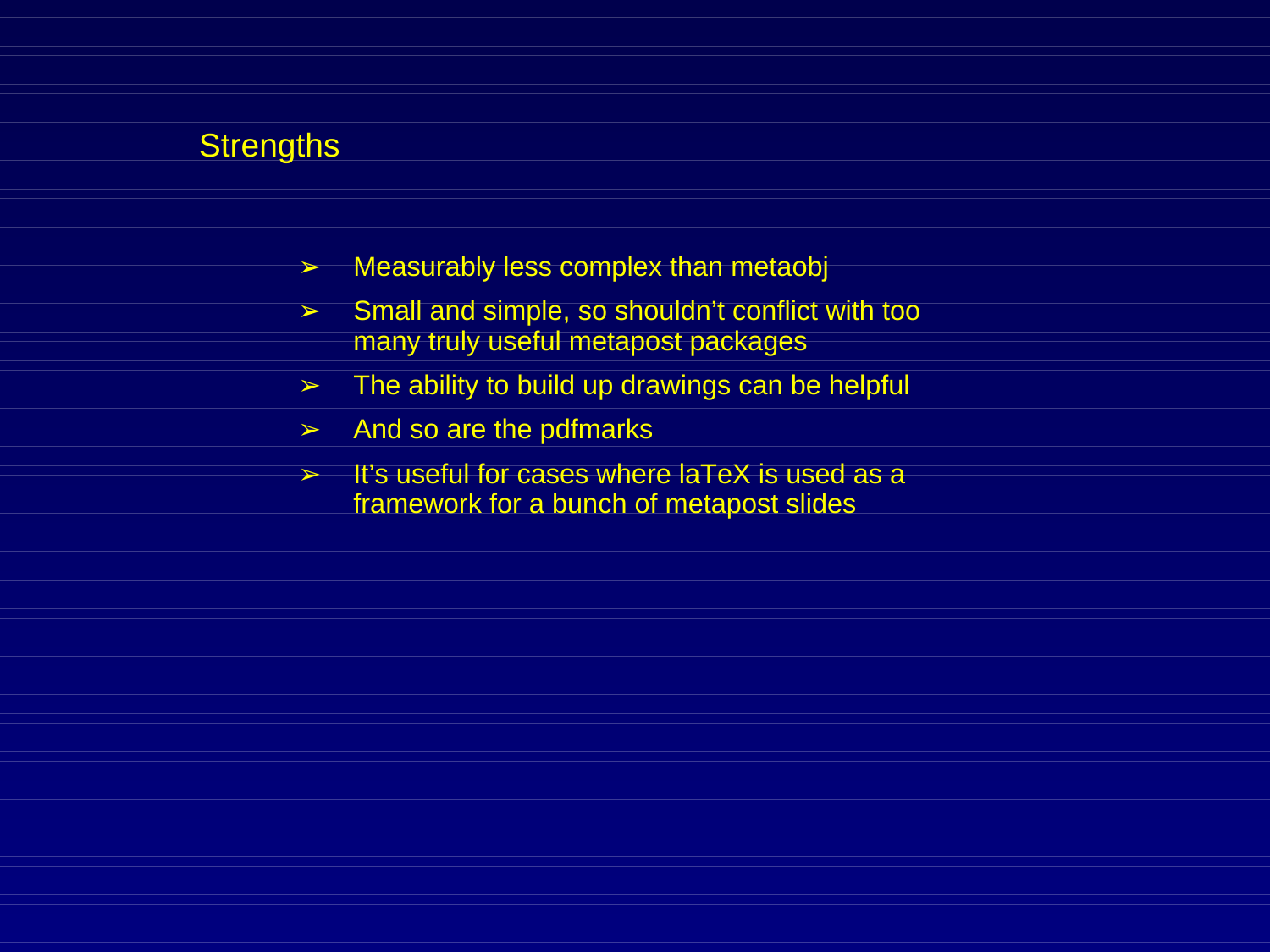- $\triangleright$  Measurably less complex than metaobj
- ➢ Small and simple, so shouldn't conflict with too many truly useful metapost packages
- $\geq$  The ability to build up drawings can be helpful
- $\geq$  And so are the pdfmarks
- > It's useful for cases where laTeX is used as a framework for a bunch of metapost slides
- $>$  So it was worth uploading to CTAN, but it's not going to change the world